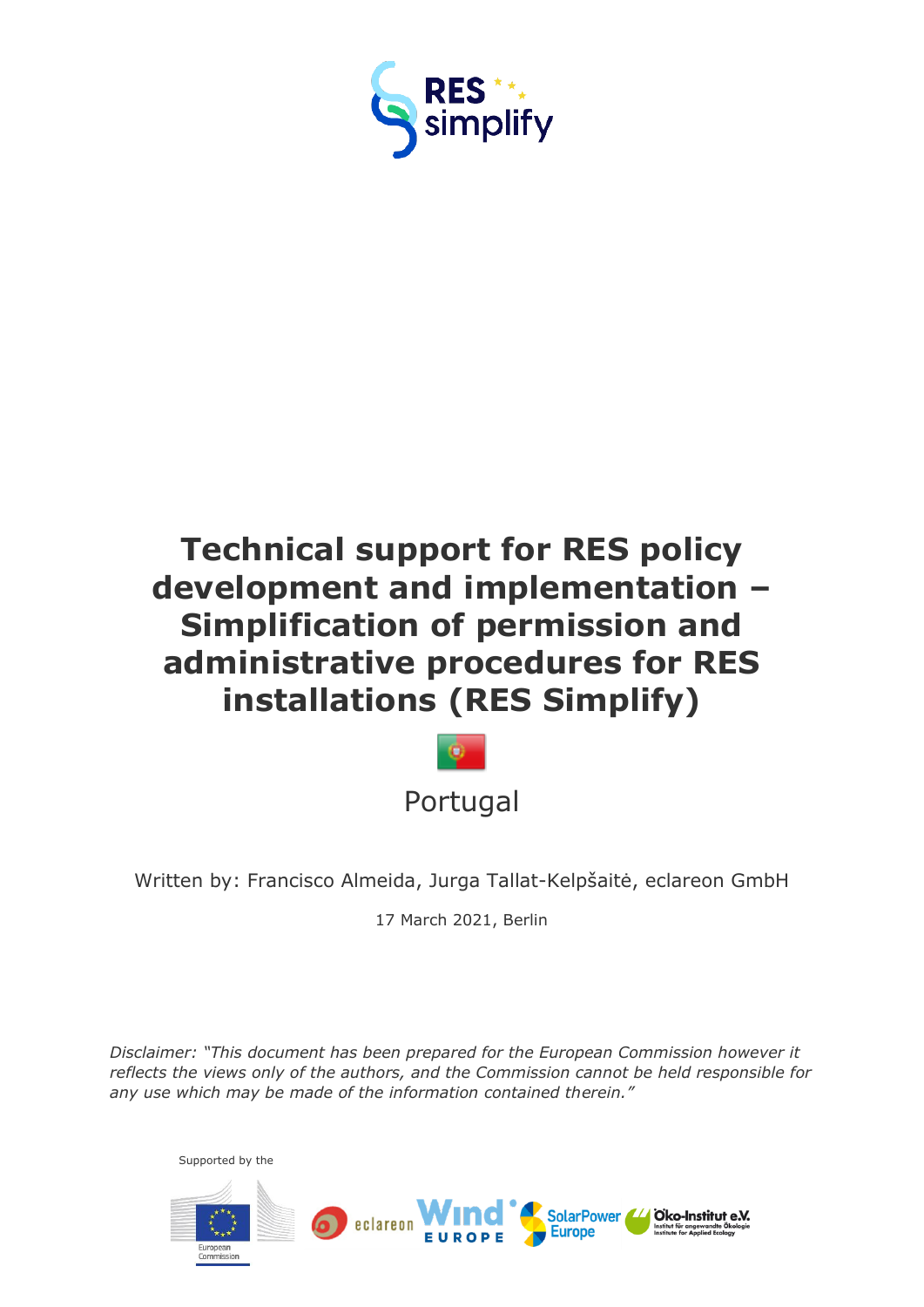# <span id="page-1-0"></span>**Executive summary**

This report offers comprehensive insights and analysis on the main procedures necessary to produce electricity from renewable energy resources (RES-E) in Portugal – i.e., obtaining an electricity production licence, connecting electricity-production units to the grid, and other administrative and legal steps. The main technologies covered by it are wind (onshore) and solar (ground-mounted and PV). The information laid out in this document derives, to a great extent, from the analysis of the relevant legal framework, articles, reports, and presentations from stakeholders and organisations from the RES-E sector; interviews with specialists; and from Portugal's National Energy and Climate Plan (NECP) 2021-2030.

The processes here outlined, as well as the barriers identified, apply (virtually) to all RES-E technologies. Portugal's latest amendments to the legal framework on electricity generation from RES [\(Decree-Law 76/2019](https://dre.pt/web/guest/pesquisa/-/search/122476954/details/maximized) and [Decree-Law 162/2019\)](https://dre.pt/web/guest/pesquisa/-/search/122403270/details/normal?q=162%2F2019) establish the general procedures and criteria for the licensing and installation of any RES-E plant, highlighting, when applicable, information specific to certain technologies. Emphasis will be given, however, to the solar PV (ground-mounted and rooftop) and wind (onshore) technologies, which, according to Portugal's NECP, are the ones that will increase the most in installed capacity by 2030 and, therefore, will be the ones to receive most investments.

Despite the administrative and organisational developments introduced by the recent legal framework for renewables, the Portuguese system of issuing production licences and installing and connecting plants to the grid is still convoluted and rife with obstacles. Some of the main challenges identified are: i) abundance of entities and organisations involved in the process; ii) no specified deadlines for certain procedures; iii) great level of discretion in decision-making from stakeholders; and iv) procedures are time-consuming and financially costly.

The process steps in which the challenges aforementioned are most present are i) conducting an environmental incidence assessment and environmental impact assessment; ii) applying for an electricity production licence; and iii) connecting the unit to the grid. Although the Directorate-General for Energy and Geology (DGEG) plays a central role in most of the procedures related to those steps, it does so by coordinating with and delegating functions to a considerable number of entities from the energy and environmental sector – e.g., Regional Coordination and Development Commissions, Transmission System Operator and Distribution System Operators. This ends up rendering the entire process slow and overwhelming applicants with the excess of documents required and overlapping deadlines.

Notwithstanding those challenges, there are also a handful of innovations and opportunities introduced by the recent decrees, namely i) obtaining a grid capacity reserve title prior to applying for a production licence (a mandatory requirement towards evaluating the feasibility of the project vis-à-vis the availability of grid capacity); ii) adoption of competitive procedures – i.e., auctions – for attribution of grid capacity (a strategy already being applied to the solar sector); iii) possibility of applicants to contribute to the betterment of the grid infrastructure by means of an application to pay for grid reinforcement (another way of obtaining a capacity reserve title); iv) hybridisation of power plants (a strategy especially aimed for the wind sector); and v) scheme of prior registration for producers of electricity from renewables up to 1 MW.

Table 1 contains a traffic-light assessment of the relevant process steps for the installation of solar ground-mounted and rooftop PV and onshore wind in Portugal.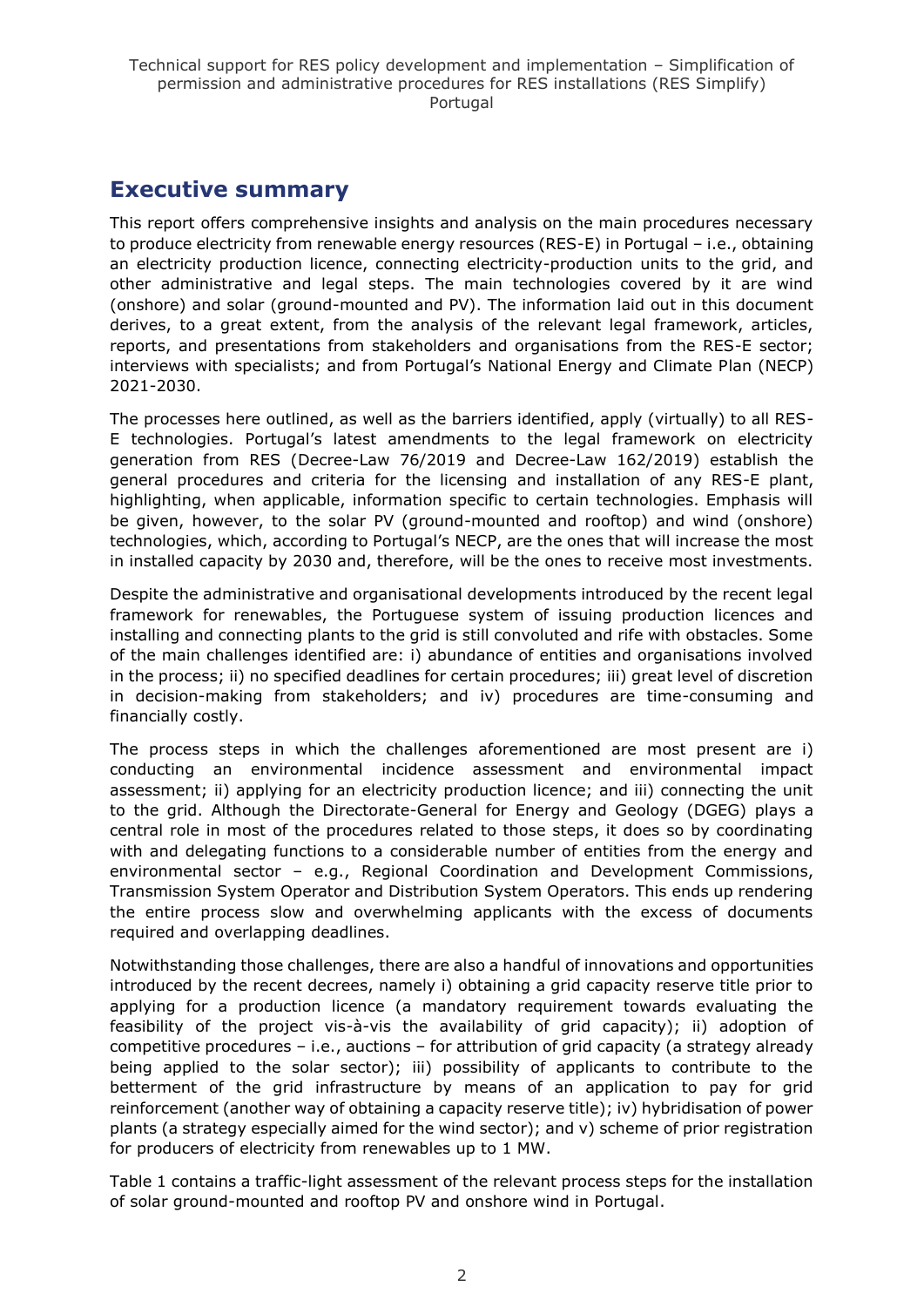

*Table 1: Traffic light assessment of the relevant process steps*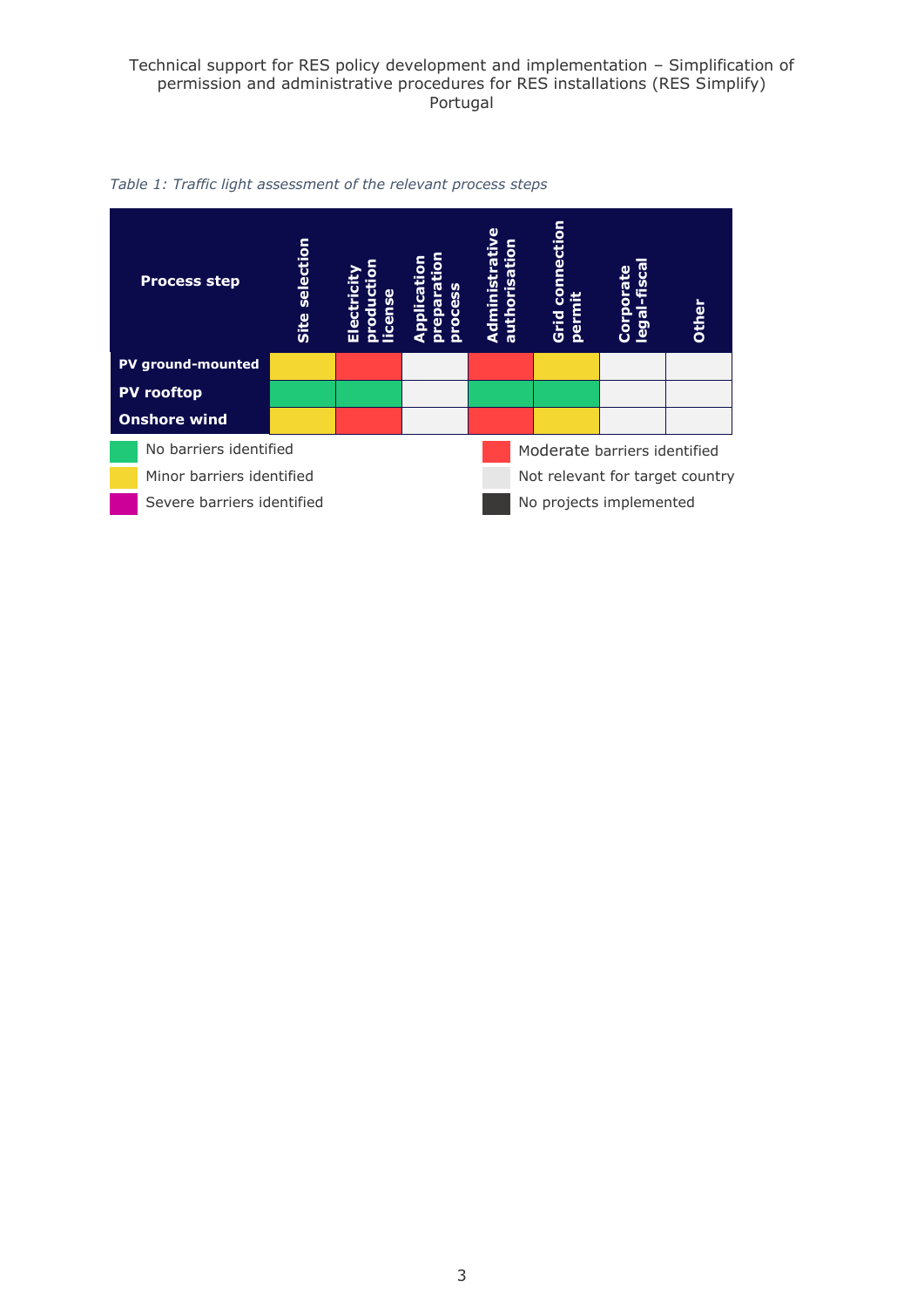# **Table of contents**

| 6. Indicators to measure the performance of the overall process25 |  |
|-------------------------------------------------------------------|--|
|                                                                   |  |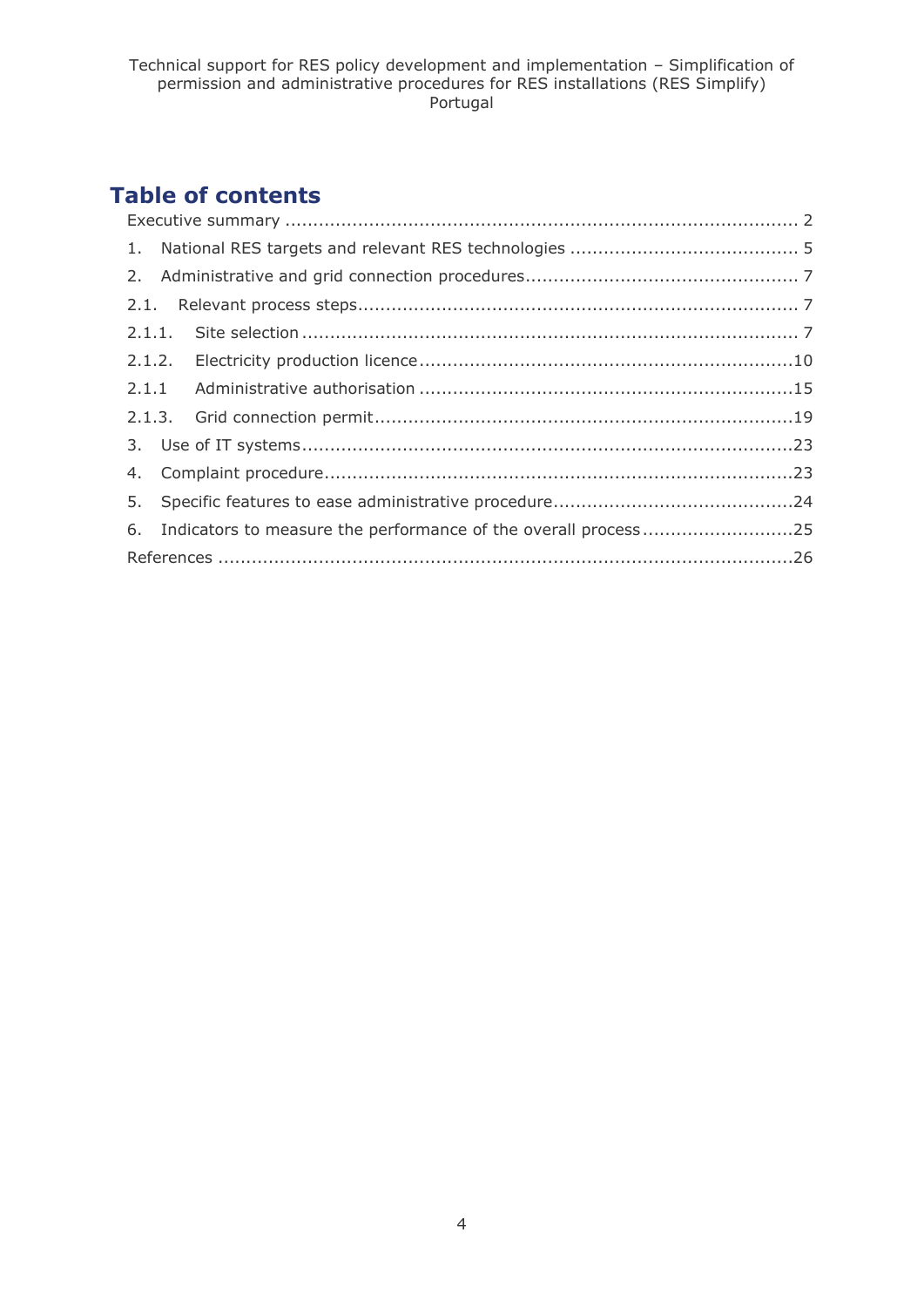# <span id="page-4-0"></span>**1. National RES targets and relevant RES technologies**

As described in its National Energy and Climate Plan (NECP) 2021-2030, Portugal has great interest in increasing the share of electricity generated from renewable energy resources in the national energy mix. By doing this, the country would both reduce its historical dependence on external energy resources – which stood at 75.9% in 2018 and, provisionally, at 74.2% in 2019 (DGEG Energy Indicators, 2019) – and grasp the full potential of its natural resources in electricity production. To reach these goals, Portuguese policymakers envisage renewable energy resources to contribute with 47% of the national gross final energy consumption and with at least 80% of the electricity by 2030, of which 31% (9.3 GW) will come from wind energy (considering, too, the equivalent hours of production), 27% (9.0 GW) from solar PV energy and 22% (8.2-8.7 GW) from hydropower (NECP, p. 39). These ambitious targets will require a great deal of coordination between stakeholders, institutions, and processes.

Solar PV energy is the government's main bet for the development of an electricity sector highly decarbonised. It will be the technology that will increase the most, in installed capacity, in the period 2020-2030, going from the current 1.068 GW (provisional data) to 9.0 GW (NECP, p. 38 and DGEG's Quick Stats 2021, p. 8). Given its high priority in the government's agenda, the solar sector is set to receive more than half of the total investments directed towards increasing electricity generation from renewables. The first stage of the solar strategy will be focused on centralised power plants, whose installed capacity is set to evolve from 0.668 GW to 7.0 GW in the decade; only then the government will proceed to invest in decentralised production - e.g., rooftops of residential and service buildings –, with a perspective to take it from 0.4 GW to 2.0 GW by 2030 (NECP, p. 38 and DGEG's Quick Stats 2021, p. 10.).

Improving electricity generation from wind farms ranks second in the government's strategy – only being surpassed by investments in solar energy. For this sector, policymakers' efforts are on increasing the hybridisation of plants and investing in overequipment and repowering. Hybridisation is a rational instrument in as much as it allows for more complementarity between forms of energy (e.g., wind and solar), thus reducing production costs and maximising grid connection capacity. Through the over-equipment method, new capacity will be installed in existing power plants where capacity surplus is feasible, respecting the limit of 20% of the power plant's installed capacity (art. 5, para. 1 of Decree-Law 94/2014). Repowering, just like in the over-equipment case, will be employed in plants where it is possible to provide existing wind farms with more efficient equipment (NECP, p. 68). The target for wind energy generation is to increase the installed capacity from the current 5.4 GW to 9.3 GW by 2030. Priority will be given to onshore wind projects, which show far more promise, in terms of increase in installed capacity, than offshore projects. Onshore installed capacity is expected to increase substantially in the decade, from 5.4 GW to 9.0 GW, whereas the offshore one will go from 0.03 GW to 0.3 GW (NECP, p. 38).

It is worth mentioning that investing in hydropower is also a significant part of Portugal's plan to increase the share of renewables in the energy mix. However, this technology will not be discussed thoroughly in this report given its relatively low priority when compared to solar and wind energies. It is expected that its installed capacity will expand from 7.0 GW to 8.2-8.7 GW by 2030 (ibid.).

When speaking of RES technologies and targets in Portugal, another noteworthy strategic document is the Roadmap for Carbon Neutrality 2050. This instrument expands the horizon set by the NECP even further, establishing more ambitious electricity generation goals for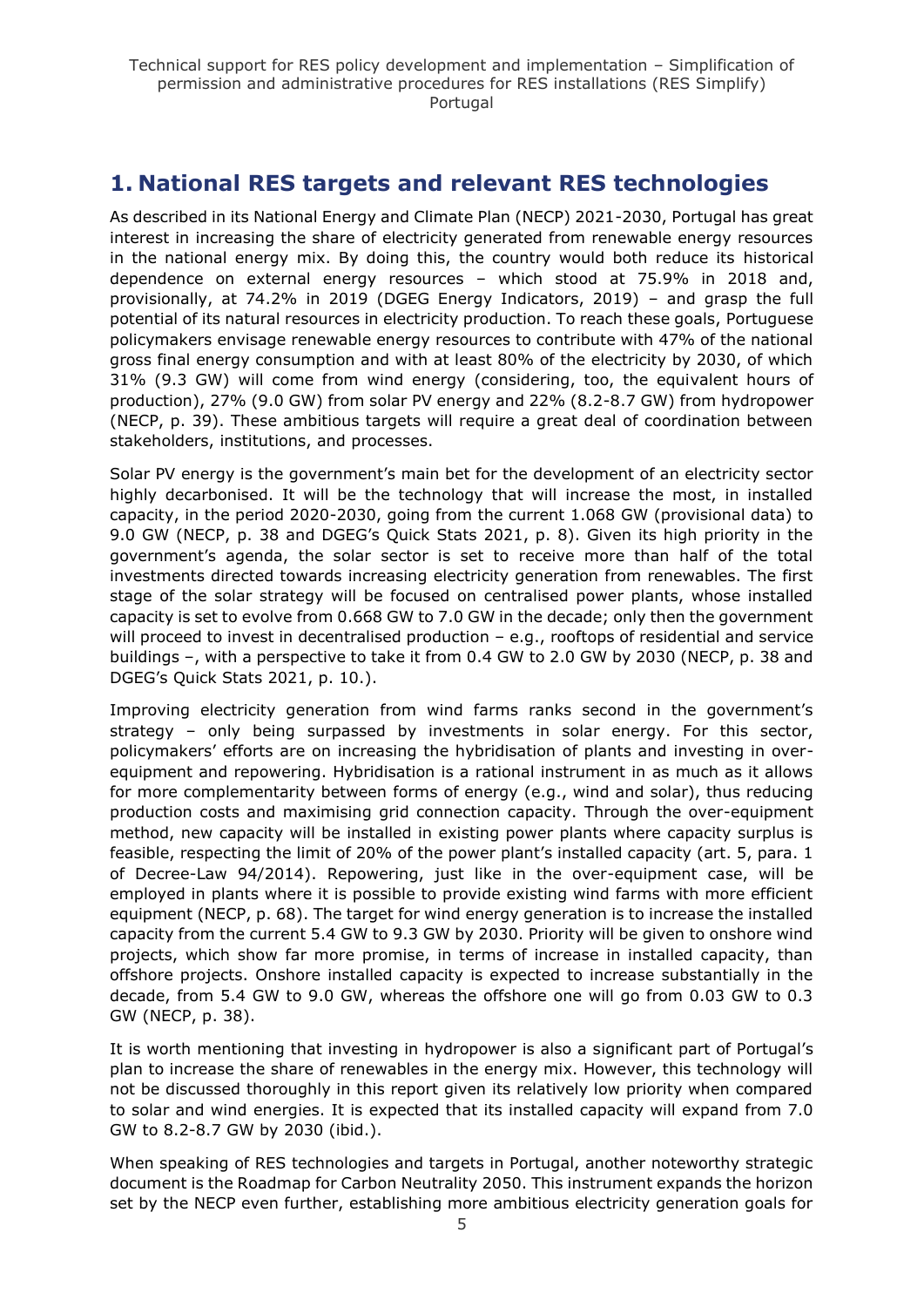2050. By then, the government expects both centralised and decentralised solar power to be the ones contributing the most to the energy mix, with both reaching 13 GW of installed capacity. Onshore wind power is also expected to contribute with 13 GW by 2050 (RNC, p. 31). The document underlines that both technologies have the potential to jointly supply 50% of the electricity generated in 2030 and 70% in 2050 (ibid.).

Figure 1 displays the annual deployment of PV and onshore wind between 2010 and 2019. Onshore wind was deployed to a large extent in 2010 and 2011 and since then figures decreased dramatically. The installed capacity of PV increased slightly in 2019, compared to 2010.



*Figure 1: Annual installed capacity of PV and Wind power 2010-2019 (source: EurObserv'ER)*



*Figure 2: Planned deployment of RES-E 2020-2030 in relation to past deployment (source: NECP)*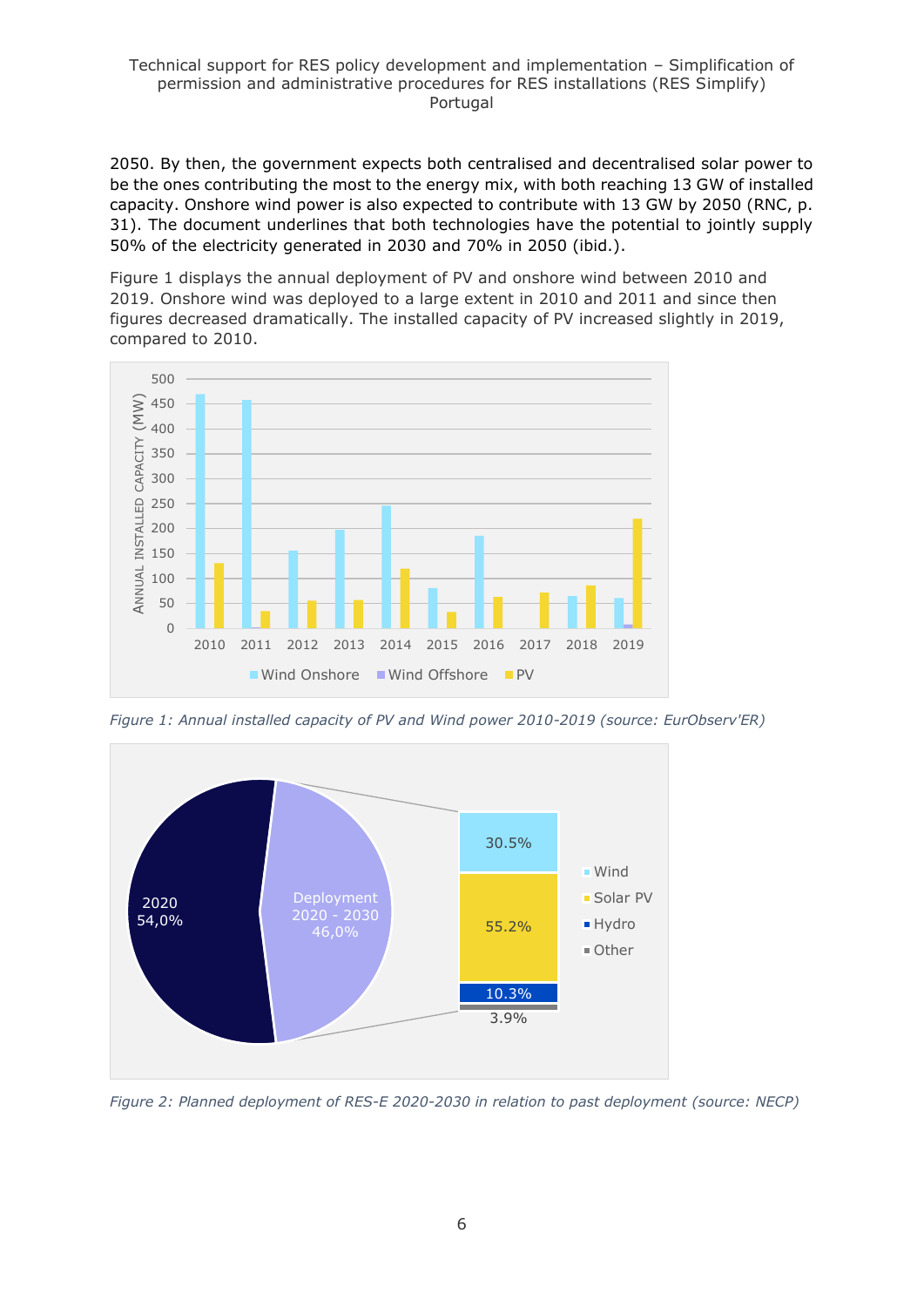# <span id="page-6-0"></span>**2. Administrative and grid connection procedures**

# <span id="page-6-1"></span>**2.1. Relevant process steps**

The main steps applicable to virtually every RES-E project in Portugal comprehend the following: choosing the site where the project will be carried out, which also implies in obtaining a construction permit and, when necessary, conducting an Environmental Incidence Assessment (AIncA), or an Environmental Impact Assessment – depending on the project locations and specificities; obtaining a capacity reserve title; obtaining an electricity production licence; and connecting the plant to the grid. The following subsections refer mainly to onshore wind, ground-mounted solar PV, and rooftop solar PV.

Site selection is the first and one of the most important steps in the process, as it will determine whether the project will be located in an area deemed as sensitive or protected – resulting in project developers having to conduct an environmental incidence (or impact) assessment.

With a location selected, producers may proceed to apply for a capacity reserve title. This is an instrument introduced by Decree-Law 76/2019, which electricity producers ought to apply for before moving on to the production licence and connection to the grid steps. The capacity reserve title has been envisaged by policymakers as a way to ensure that there is energy reception capacity in the grid for the project, ensuring that both the administration and the project owner do not engage in unfruitful endeavours. Instructions on how to obtain the title are under the grid connection section, as the Distribution System Operator (DSO) plays a big role in this step.

After obtaining the capacity reserve title, project developers may proceed with applying for an electricity production licence. This process is spearheaded by the Directorate-General for Energy and Geology (DGEG) and requires that the applicant has successfully completed all steps abovementioned. Project developers may also conduct, simultaneously, the connection of the power plants to the grid.

During the electricity production licence process, producers may be required to obtain a declaration of environmental impact, DEI, depending on the environmental risks inherent to the project. With the production licence and DEI in hands, they can then apply for a construction permit. Both steps are well explained under the 'administrative authorisation' section of this report.

# <span id="page-6-2"></span>**2.1.1. Site selection**

## **Process flow**

Choosing the location in which the power plant will be built rightfully takes precedence over all the other steps, in as much as it will determine the subsequent requirements and authorisations necessary to proceed with the project.

While choosing a site to build their power plants in Portugal, renewable energy producers must be especially aware of the following restrictions:

• Areas that have been stricken by wildfires are not eligible for any activities that might inflict a negative environmental impact (i.e., agricultural, industrial, touristic enterprises, etc.) for the next ten (10) years following the incident (art. 1 [Decree-](https://dre.pt/pesquisa/-/search/518444/details/maximized)[Law 55/2007\)](https://dre.pt/pesquisa/-/search/518444/details/maximized). However, this impediment can be lifted by a joint order of the State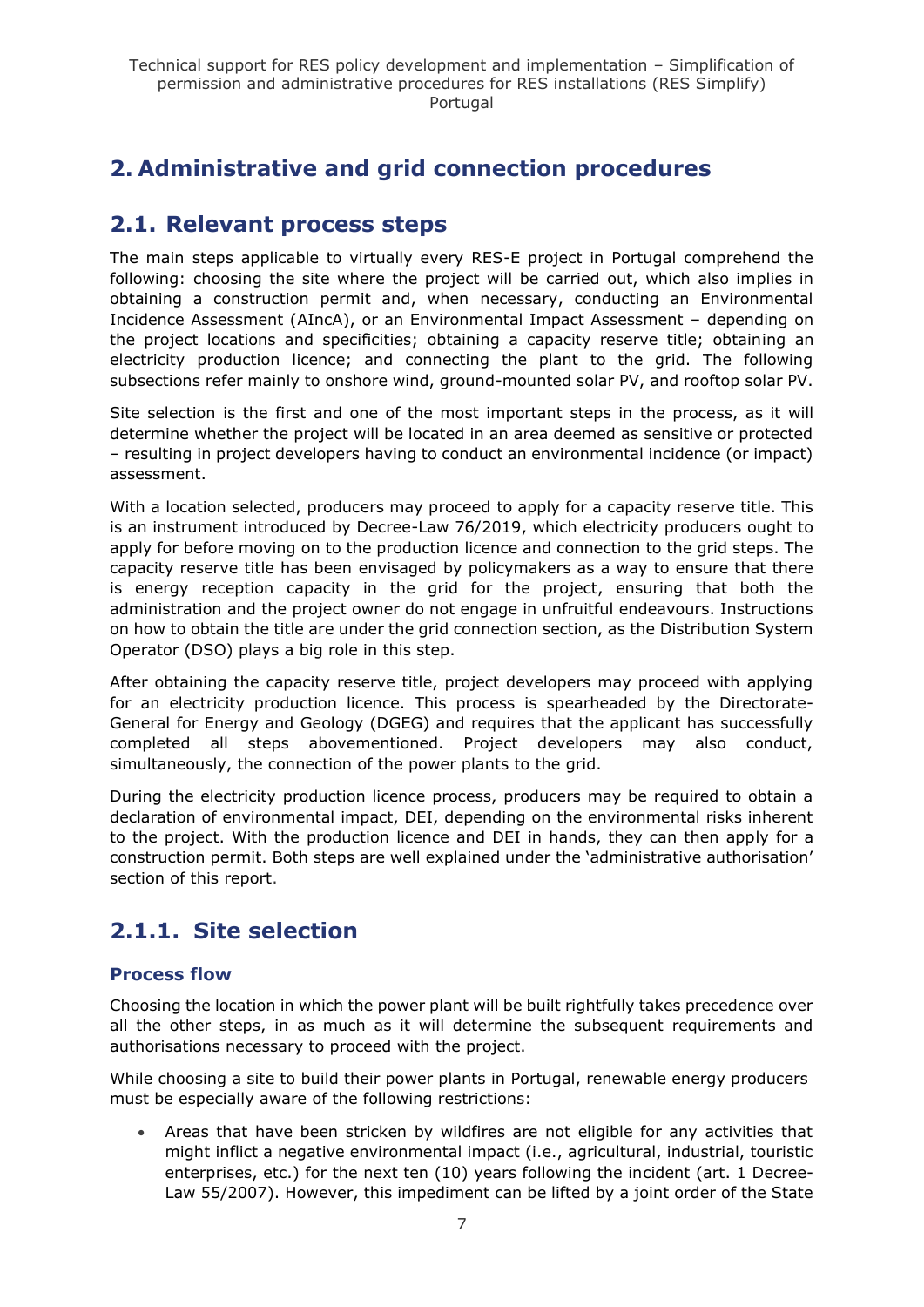Secretariat of Spatial Planning and Nature Conservation and the State Secretariat of Forestry and Rural Development upon producers' request (DGEG, APA and APREN working group, 2019 and 2020), on the condition that the origin of the fire is proved to be due to causes unrelated to producers and considering that the project is of public interest or of relevant importance; and

• The Ministry of Agriculture often hinders the development of photovoltaic projects in areas belonging to the National Agricultural Reserve (*Reserva Agrícola Nacional*, RAN, in Portuguese). This restriction stems from the fact that RANs occupy only 12% of the national territory, being, therefore, considered a scarce good. Usually, renewable energy projects (especially ground-mounted photovoltaic ones) occupy large areas of land for a long period of time, hindering the development of projects which the RAN areas were originally designed for: agriculture and livestock. However, renewable energy projects may, exceptionally, be carried out in RANs via a request for the use of the area for non-agricultural purposes, provided that i) there is no other feasible alternative other than the RAN area; ii) the project is integrated into a viable RAN area; iii) the project has a small area compared to the size of the RAN; iv) and the energy produced be used in the RAN (art. 22 [Decree-](https://dre.pt/application/conteudo/70309902)[Law 199/2015](https://dre.pt/application/conteudo/70309902) and [State Secretariat of Forestry and Rural Development, 2017\)](https://ran.drapc.gov.pt/docs/Instalacao_Parques_Energias_Renovaveis.pdf). This means that projects whose electricity generated will be exclusively, or almost exclusively, sold to the grid are rarely approved.

Apart from the exceptionally intricate site-related issues abovementioned, producers must also be mindful of other areas classified as sensitive1, or protected, as stated in art. 2 of [Decree 152-B/2017.](https://dre.pt/pesquisa/-/search/114337013/details/maximized) These are areas in which projects may be carried out only after a thorough assessment of an environmental impact study, which producers have to hand in to environmental authorities by the time they start their applications, so that they can obtain a Declaration of Environmental Impact (DEI). Areas stricken by wildfires and RANs may be subject to environmental impact assessments, too.

The process for obtaining DEIwill be explained thoroughly in the 'administrative authorisation' section (section 2.1.3).

# **Deadlines**

#### **For fire-stricken areas**

Producers have one year, counting from the date of the fire occurrence, to request the lifting of restrictions in the area to the State Secretariat of Spatial Planning and Nature Conservation and the State Secretariat of Forestry and Rural Development. The city council responsible for the region may also make the request in producers' stead (art. 1, paragraph 4 of Decree-Law 55/2007).

In case of a project, enterprise being of manifest public interest (acknowledged by a joint order of the State Secretariat of Spatial Planning and Nature Conservation and the State Secretariat of Forestry and Rural Development), the lifting of restrictions may be requested at any time – not being bound to the 1-year waiting period (art. 1, paragraph 5 of Decree-Law 55/2007).

## **For RANs**

The use of RAN areas for non-agricultural purposes is contingent on the issuance of a binding opinion, to be issued by the regional entity responsible for managing the RAN –

 $<sup>1</sup>$  For instance, the Portuguese Natura 2000 sites, areas belonging to the National Ecological Reserve (REN),</sup> and the National Network of Protected Areas.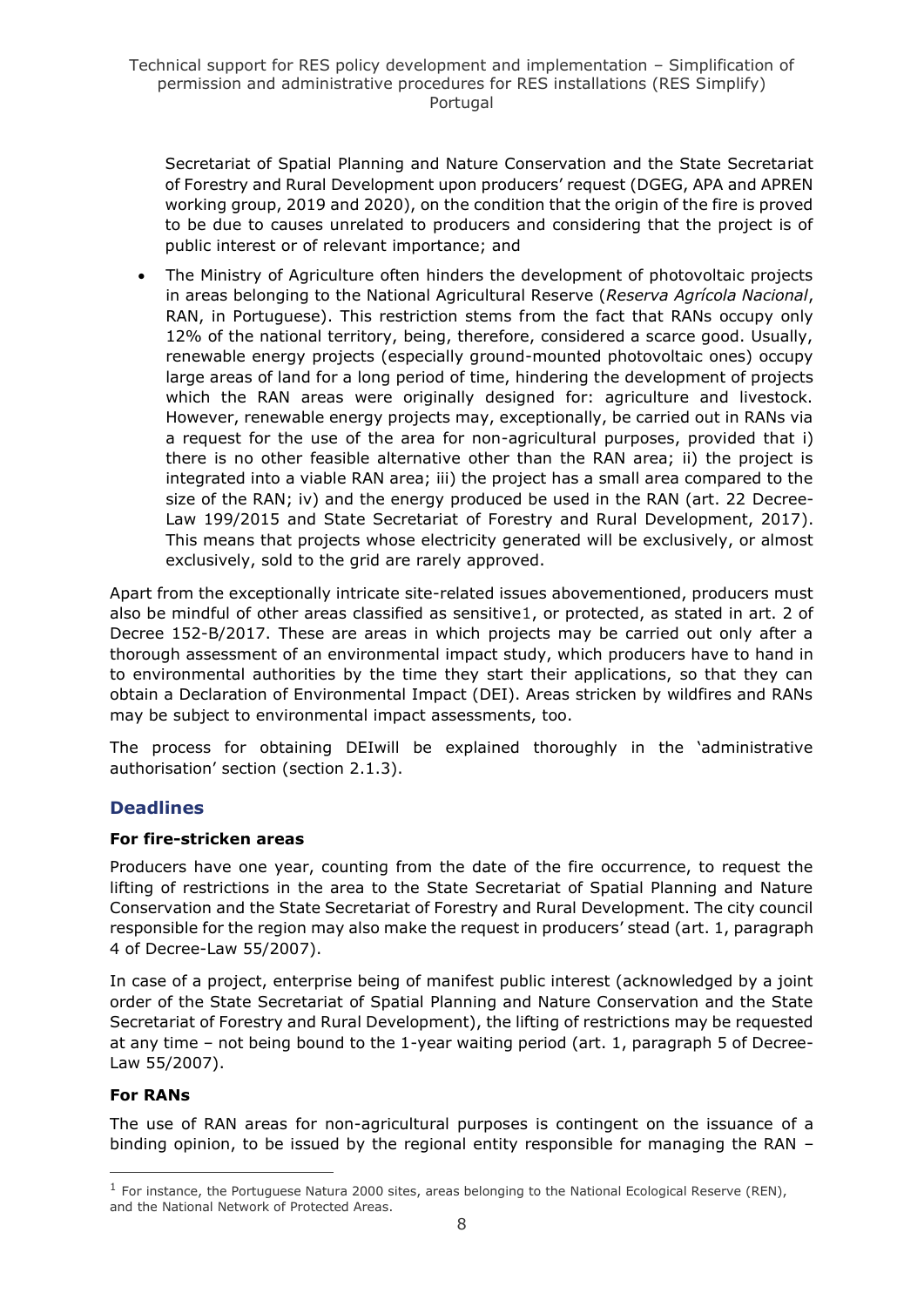the Regional Directorate for Agriculture and Fishery, DRAP, in Portuguese –, following the endorsement of the government official responsible for rural development. Producers have to request the use of the area following the format presented in Annex III of [Ordinance](https://dre.pt/pesquisa/-/search/276815/details/maximized)  [162/2011](https://dre.pt/pesquisa/-/search/276815/details/maximized) and containing all the elements identified in Annex II of the same Ordinance. RAN authorities have to issue their opinion within twenty (20) days of the request (art. 23 of Decree-Law 199/2015). Authorities may also demand, within ten (10) days of the receipt of the request and only once, additional elements that may support the decision-making. If DRAP does not issue an opinion within the 20-day deadline, an automatic approval is issued (ibid.).

In case of the request being rejected, producers can appeal against the decision to the national RAN authority, following the [Code of Procedure in Administrative Courts.](https://dre.pt/legislacao-consolidada/-/lc/34464475/view?w=2015-10-02) A decision will be issued after twenty (20) days of the appeal submission (ibid.).

After assessing all documents and issuing a favourable opinion, the RAN regional authority forwards its report to national RAN authorities (listed in art. 31 of [Decree Law](https://dre.pt/application/conteudo/70309902) 199/2015), which then have thirty (30) days to issue an opinion and prepare a decision proposal to government officials responsible for rural development (art. 25 of Decree-Law 199/2015).

#### **For other areas**

Other areas (i.e., not ravaged by fire, nor inserted into the RAN regime) follow the deadlines established by the regional city councils territorially responsible for them and, when applicable, the ones of environmental entities. These deadlines will be presented in detail in the 'administrative authorisation' section (section 2.1.3).

#### **Detected barriers**

**Delay in the assessment of requests to lift restrictions in areas stricken by wildfires.** A task force led by APREN (Portuguese Renewable Energy Association), the Portuguese Environment Agency (APA), and Directorate-General for Energy and Geology (DGEG) identified cases in which, even past two years of the request to lift restrictions for projects on areas previously ravaged by wildfires, no joint order by the relevant authorities was issued. This constitutes a significant impediment for the issuing of a production licence by DGEG and may completely derail the implementation schedule of projects (APREN, APA and DGEG Task Force, 2019).

**Constant denial of requests to carry out photovoltaic projects in RANs.** Even though the law allows non-agricultural projects to be exceptionally conducted in RAN areas, APREN, APA, and DGEG's task force pointed out that requests from photovoltaic producers have been systematically rejected, even for areas deemed as of less importance or not too sensitive. Similarly, projects located in big areas, with only a portion of those being recognised as RAN, have had their realisation compromised as well. This systematic denial of requests might stem, according to the task force's findings, from the lack of update of the government's RAN database, which may be misclassifying areas known for their low agricultural value as 'sensitive'. These severe restrictions also apply to grid connection lines (between project site and substation), but not to wind projects, as these have been mainly implemented in mountainous areas, which are not included in the RAN system (APREN, APA and DGEG Task Force, 2019).

**Environmental NGOs' strong stance against projects in protected, sensitive areas.** The League for the Protection of Nature (LPN) affirmed to be in favour of the realisation of photovoltaic and wind projects (but are contrary to the expansion of hydroelectric powerplants) as long as they are not located in protected areas (e.g., RAN areas, Natura 2000 sites, and others) – including the transmission power lines, which, according to LPN,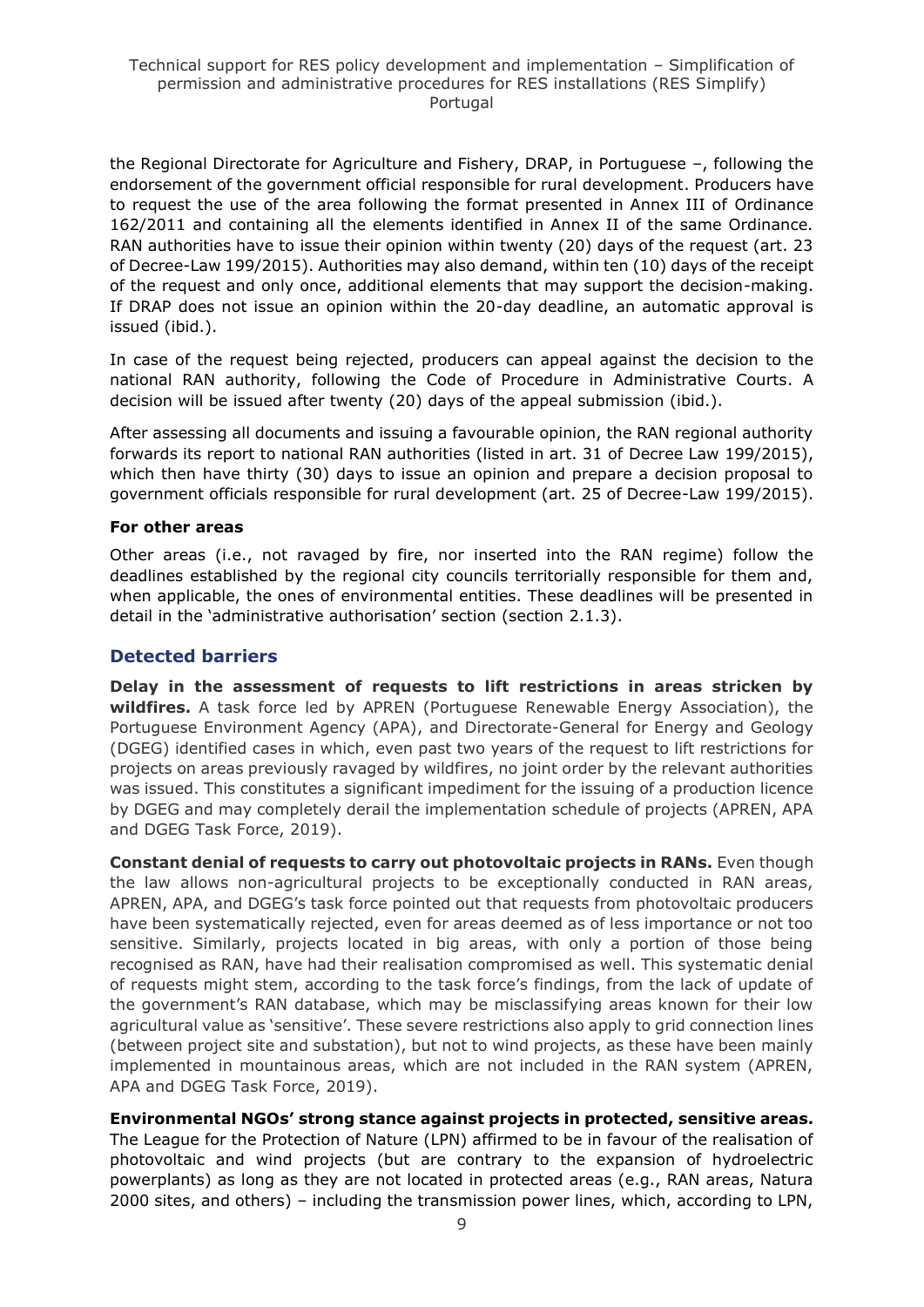sometimes cross mountains and other areas of high conservation value. LPN also highlighted that the developers oftentimes present project location proposals that do not encompass an alternative other than the protected, sensitive areas – transforming what should be an exception into a rule (Ana Rita Martins, 2021).

**Creation of new management rules for Special Conservation Areas.** APREN's working group (2020) identified that new management plans for special conservation areas have been submitted for public consultation. If approved, these plans could add more barriers to producers that own power plants in Natura 2000 areas, for instance. Amongst the measures to be implemented are: regulatory conservation measures, complementary management measures and complementary support measures.

**Reclassification of areas where wind projects have been installed:** APREN stakeholders pointed out (via unofficial exchange of information) that municipalities have been changing their maps, reclassifying areas which wind farms have been built in. This reclassification hinders the development of repowering and over-equipment projects, which are obliged to follow even stricter environmental rules, according to annex III of Decree-Law 152-B/2017.

## **Identified good practice**

No good practice related to this process step was identified.

# <span id="page-9-0"></span>**2.1.2. Electricity production licence**

#### **Process flow**

Portugal's legal framework for renewables provides that the activity of electricity production from renewable energy sources is contingent upon obtaining an electricity production licence and an exploitation one. This is true, however, for centralised production, which is mainly composed of medium and large-sized plants (i.e., power plants with installed capacity higher than 1MW). When it comes to the decentralised production variety, producers may benefit from simplified procedures depending on the type of unit, plant, that they own. Decentralised production consists of Small Production Units (*Unidades de Pequena Produção,* UPPs<sup>2</sup> , in Portuguese), and Self-Consumption Units (*Unidades de Produção para Autoconsumo*, UPAC, in Portuguese). UPPs are electricity production units, based on a single production technology, with a maximum installed capacity of 1 MW and whose total electricity produced is injected into the grid. UPACs, on the other hand, are electricity production units whose installed capacity may surpass 1 MW and whose main aim is to produce energy for self-consumption; however, in certain cases, the surplus electricity produced by the unit may be sold to the grid. Medium and large-sized plants as well as UPPs are regulated by [Decree-Law 76/2019;](https://dre.pt/home/-/dre/122476954/details/maximized) UPACs are regulated by [Decree-Law](https://dre.pt/pesquisa/-/search/125692189/details/maximized)  [162/2019.](https://dre.pt/pesquisa/-/search/125692189/details/maximized) UPPs and UPACs are subject to simplified procedures to start their operations, as it will be described below and in the grid connection section.

The only RES projects that require an electricity production licence are medium and largesized plants (both onshore wind, and solar ground-mounted and rooftop technologies), and UPACs in the following cases: wind (onshore, with more than 1 MW of installed capacity) and solar (ground-mounted and rooftop, with more than 1 MW of installed capacity). UPPs and other UPAC categories *do not require* an electricity production licence to operate (FF

 $<sup>2</sup>$  The former distinction between micro and mini production regimes no longer exists. Now both modalities are</sup> legislated by the same rules (provided for in Decree-Law 76/2019) and have been placed under the umbrella term 'Small Grid Feed-in Unit' (*Unidade de Pequena Produção*, UPP).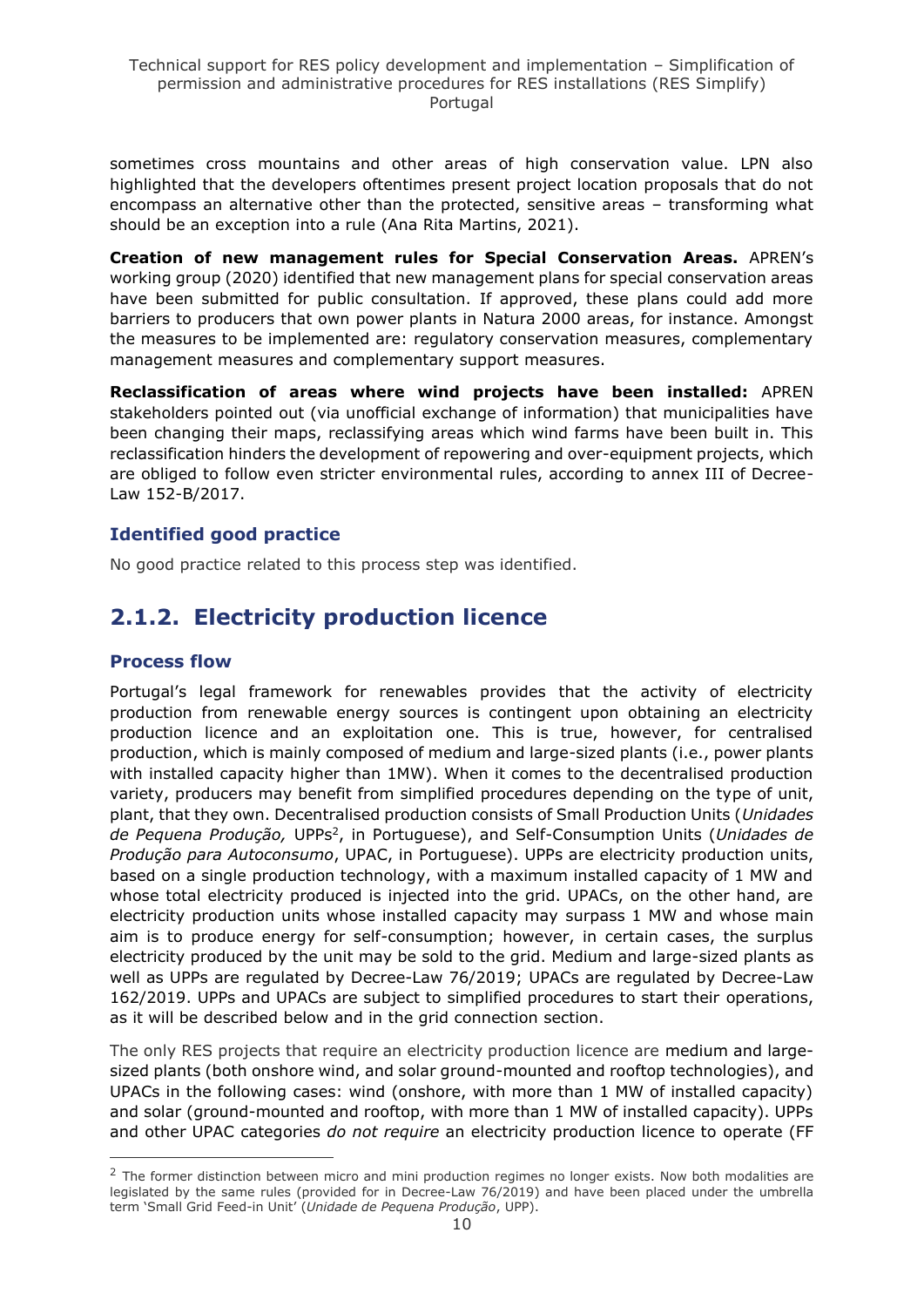Solar Comparison: Self-Consumption vs. Small Production Units, 2017. Article 3, paragraph 5 of Decree-Law 162/2019. Article 4, paragraph 4 of Decree-Law 76/2019).

Producers that need an electricity production licence to initiate their operations may apply for one only after obtaining a grid capacity reserve title. This is a new, mandatory requirement, introduced by Decree-Law 76/2019 and Decree-Law 162/2019, which precedes the application for a production licence and aims at ensuring that producers and the administration will not 'waste' efforts in projects for which there is no grid capacity, infrastructure available.

#### *Simplified pre-registration procedure for UPPs and UPACs (≤ 1 MW)*

UPPs that are going to produce electricity from renewable energy resources, based on a single production technology, with a maximum installed capacity of up to 1 MW and intended for the total sale of energy to the grid, are subject to a pre-registration procedure. This registration can be conducted on DGEG's [SERUP platform](https://www.dgeg.gov.pt/?cn=636364478673AAAAAAAAAAAA) and is a simplified way for installing the unit and obtaining a certificate of exploitation (much like a 'fast-track' system) (art. 27 B of Decree-Law 76/2019). Similarly, UPACs whose installed capacity is between 30 kW and less than or equal to 1 MW are also subject to the pre-registration procedure (art. 3, paragraph 3 of Decree-Law 162/2019).

It is noteworthy that this simplified process may not apply for projects that involve the installation of several UPPs close to each other, which could render a cumulative, rising environmental risk. In such cases, an environmental impact assessment might have to be carried out.

The electricity production licence process can be carried out concomitantly with connecting the plant to the grid – after the applicant manages to obtain a capacity reserve title.

After obtaining the title, the licensing procedure > 1MW plants progresses as follows:

Upon receipt of the licensing request via the [SERUP platform,](https://www.dgeg.gov.pt/?cn=636364478673AAAAAAAAAAAA) the licensing entity (DGEG) deliberates on questions of formal and procedural nature which may hinder the acknowledgement of the request, determining either i) the improvement of the request, whenever there is a lack of a required document - and when the lack cannot be unofficially remedied; or ii) the preliminary rejection of the request, provided that the analysis of the documents and elements results in the request being manifestly contrary to the applicable regulation (art. 9, paragraph 1 of Decree-Law 76/2019).

When there is no preliminary rejection, nor any requirements for improvements/correction of the documents and elements, it is understood that the applicant's request is in order. In this case, the licensing entity proceeds to issue the payment slips for the fees related to the licensing and the capacity reserve title processes and will consult external entities that are both horizontally and vertically involved in the process of granting the licence (art. 9, paragraph 4 and 5 of Decree-Law 76/2019).

The external entities consulted are both from the electricity/energy sector (in this case, the global managing institution of the Portuguese Electricity System, SEN, which is the *Redes Energéticas Nacionais*, REN) and from the environmental sector, which is the Regional Coordination and Development Commission (CCDR) and the Institute for Nature Conservation and Forests, ICNF (other entities may also have a say here, upon CCDR's discretion). After the external entities have issued an opinion/declaration, the licensing entity proceeds to make a final decision on the applicant's request (art. 10, paragraphs 6 and 7 of Decree-Law 76/2019).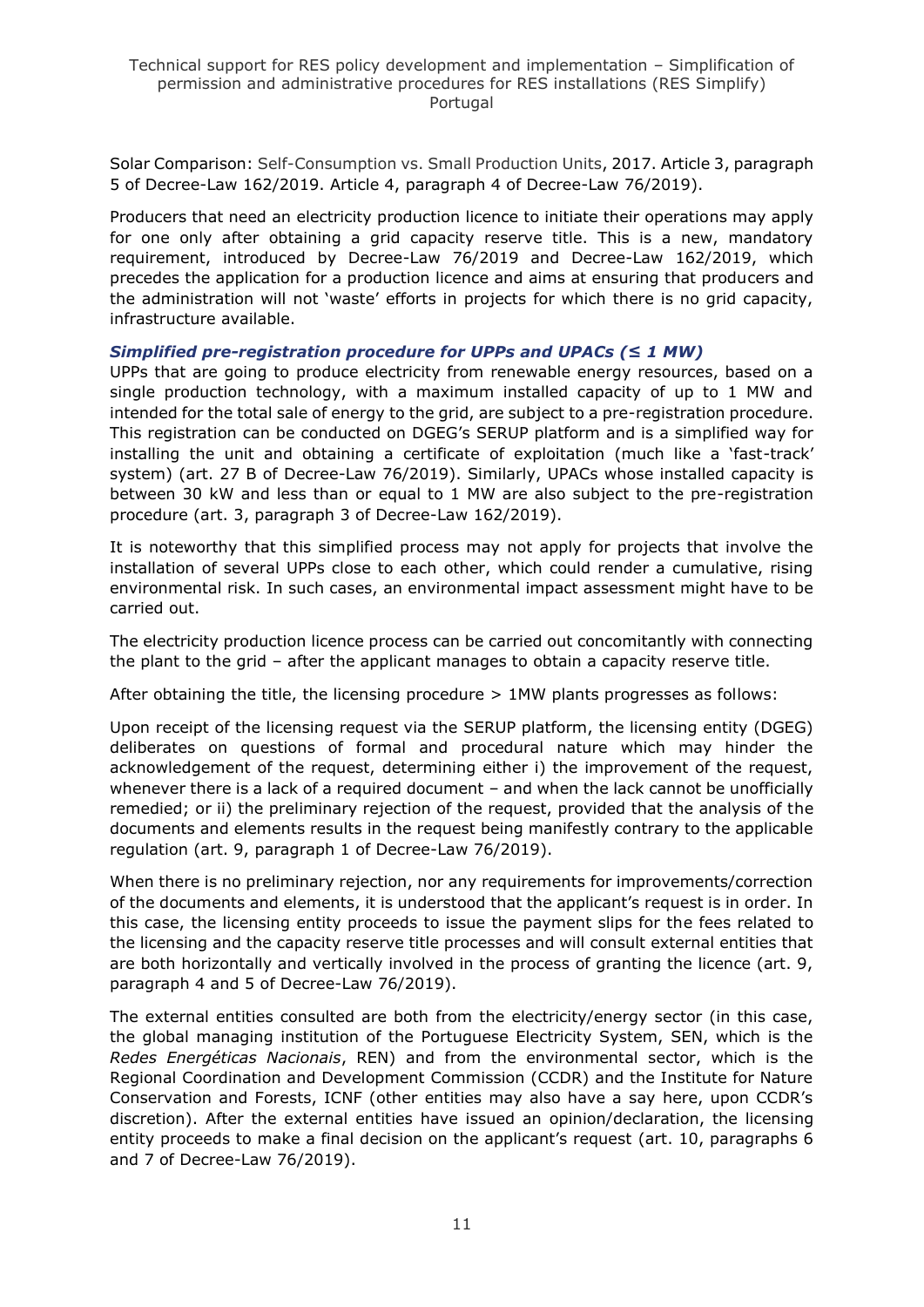Similarly, UPACs whose installed capacity is greater than 1 MW require production and exploitation licences [\(art. 8 Decree Law 162/2019\)](https://dre.pt/web/guest/pesquisa/-/search/125692189/details/normal?q=decreto+lei+162%2F2019). And for those UPACs for which there is a possibility of energy injection into the Public Utility's Electricity Grid (RESP) superior to 1 MVA, there is the need to obtain a capacity reserve title before beginning the procedure for obtaining a production licence. The title can be obtained by filling out the form available on [DGEG's platform](https://sriesp.dgeg.gov.pt/DGEG/formulario/reservaCapacidade.jsp?cpp=1).

Just like UPPs, other types of UPACs are subject to simplified procedures, as follows:

- UPACs whose installed capacity is equal or inferior to 350 W are not subject to prior notification to nor registration by DGEG. The producer may simply buy the equipment and install it (art. 3, paragraph 1 of Decree-Law 162/2019).
- UPACs whose installed capacity is greater than 350 W and equal or inferior to 30 kW only need to provide prior notification, via [SERUP,](https://www.dgeg.gov.pt/?cn=636364478673AAAAAAAAAAAA) to DGEG (art. 3, paragraph 2 of Decree Law 162/2019).
- UPACs whose installed capacity is greater than 30 kW and equal or inferior to 1 MW are subject to prior registration for its installation and need to obtain a certificate of exploitation [\(art. 3 Decree Law 162/2019](https://dre.pt/web/guest/pesquisa/-/search/125692189/details/normal?q=decreto+lei+162%2F2019) and [art. 27 B Decree Law](https://dre.pt/web/guest/pesquisa/-/search/540627/details/normal?l=1)  [172/2006\)](https://dre.pt/web/guest/pesquisa/-/search/540627/details/normal?l=1). The registration can be carried out on [SERUP,](https://www.dgeg.gov.pt/?cn=636364478673AAAAAAAAAAAA) just like in the process for UPPs.

# **Deadlines**

For medium and large-sized plants and UPACs (larger than 1 MW of installed capacity):

The licencing entity will deliberate, within ten (10) days of the receipt of the applicant's request, matters of formal and procedural nature which may hinder the approval of the request. In case its first analysis identifies missing data or inaccurate information, the licencing entity will determine:

- The improvement of the request, by means of additional elements and documents; or
- The preliminary rejection of the request, provided that the analysis of the documents submitted results in the request being evidently contrary to the regulations in force.

In the first case abovementioned, the applicant is notified, *only once*, so that they have a chance to provide additional elements to substantiate their request. Applicants will be able to so within a period of no more than thirty (30) days. The legislation does not clarify if the authority can require more information or extra documents for a second time.

If applicants fail to provide the solicited elements, the licencing entity will proceed to reject the request within ten (10) days from the end of the period to present the additional elements (art. 9, paragraphs 1, 2 and 3 of Decree-Law 76/2019).

If there is no preliminary rejection, it is assumed that the application is properly instructed. In this case, the licensing entity will proceed to:

- Issue the payment slips for the fees incurred in the process (as provided for in [Ordinance 15/2020\)](https://www.dgeg.gov.pt/media/fhabciyu/2020_portaria15_taxasupp.pdf); and
- Consult external entities that ought to issue an opinion, authorisation or decision about the licensing request.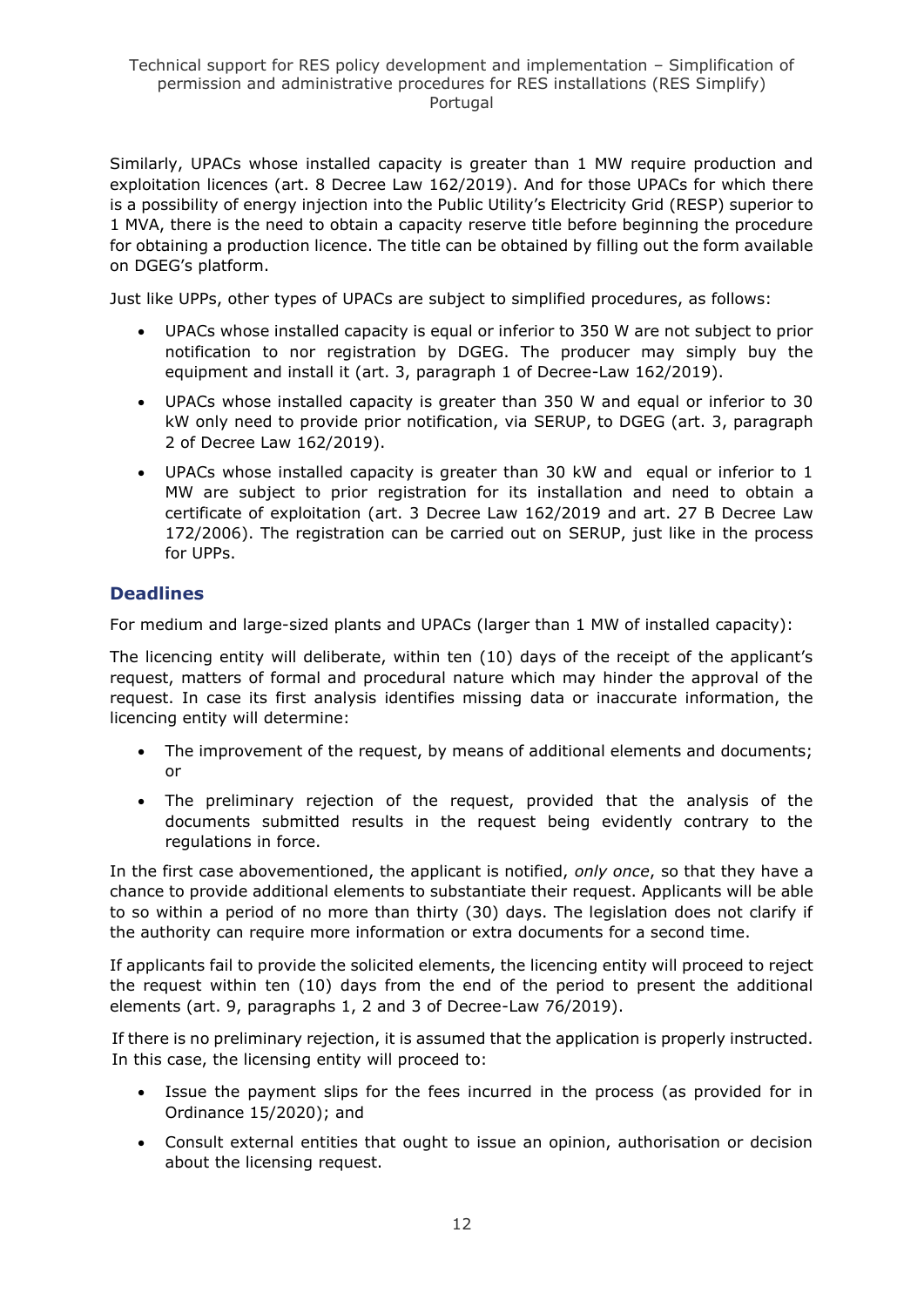External entities will be contacted by the licensing entity within five (5) days, after the conclusion of all the procedures aforementioned. The consulted entities' deadline for issuing an opinion is of twenty (20) days counted from the receipt of the request from the licensing entity.

Within a period of five (5) days the entity consulted may request, only once, additional elements to support its analysis. These elements shall be given to it within fifteen (15) days of the request.

In case the entity issues no opinion within twenty (20) days of the consultation period, it is presumed that there is no objection to the application.

# **Detected barriers**

**Lack of coordination amongst entities and shortage of personnel.** The issuance of an electricity production licence is extremely intricate, costly and time consuming. It involves the participation of a handful of institutions (both horizontally and vertically related to the energy/environmental areas) that have very few coordination amongst themselves and whose legal framework for dealing with such requests (deadlines to be fulfilled, documents required, etc.) differs largely from one another.

The State Secretariat of Energy tried to create a working group to streamline the procedures amongst the entities, but they affirmed that such a thing was not feasible given the lack of personnel in many of them. According to APREN, this lack of human resources is also reflected on the increasingly high volume of processes that each entity has to assess (Serôdio and Lacerda, 2021). Insufficiency of personnel was also a barrier reported by members of the League for the Protection of Nature (LPN), who affirmed that they were unable to participate in some public consultations and to assess environmental impact studies due to scarce human resources (Ana Rita Martins, 2021).

**No one-stop shops.** Members of the Portuguese Renewable Energy Association (APREN) affirmed that there is no one-stop shop in Portugal. DGEG spearheads only the licensing procedure, having to coordinate with or delegate to other authorities (e.g., APA, CCDRs, and transmission and distribution operators) issues pertaining to other areas – environmental approval, grid connection, etc. This means that producers have to liaise, individually, with each entity responsible for a specific area. One of the measures proposed in Portugal's NECP 2030 was the creation of a one-stop shop by 2021; however, government authorities have reported to Portuguese renewable energy producers that, due to lack of resources, they have been unable to carry it out (Serôdio and Lacerda, 2021).

DGEG's SERUP platform is, from a very distant perspective, the incipience of what one could call a 'one-stop shop'. It is a shoddy attempt (i.e., still struggling with functionality problems) to provide applicants with one single platform to request their production licences. However, a considerable proportion of the other processes (environmental approval, for instance) still relies on the applicant having to engage with different authorities that are not connected to the SERUP platform. Therefore, it takes a long time and effort from the applicant to get to the end of the process.

**Lack of clear regulation and incentives for repowering (wind sector).** Decree Law 76/2019 has introduced a handful of legislative benefits for the RES sector, including the possibility of hybridisation of plants (important for the NECP 2030 wind-sector strategy). However, there is still an untapped window of opportunity, concerning the wind sector, not yet fully explored by the Decree: repowering.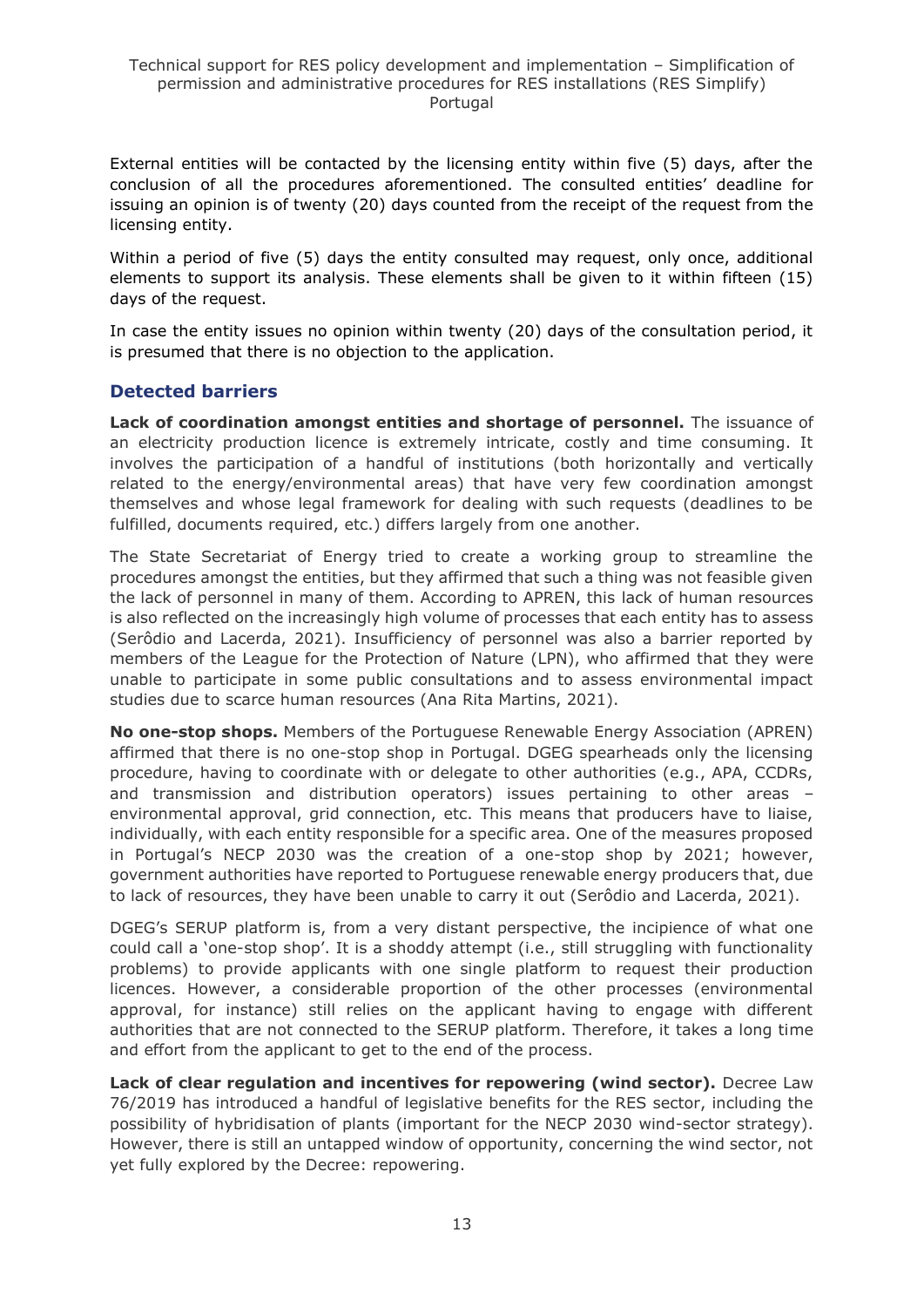Unlike countries such as Italy, which have created benefits and simplified mechanisms for the repowering of wind farms, Portugal has not yet explored further this modality (Simões, Couto and Estanqueiro, 2019). Decree Law 76/2019 merely states that there is the possibility of changing the installed capacity and the number of groups of generators and turbines in the plants (art. 4, par. 2). However, given that this, according to the law, implies in a substantial alteration of the plant, it requires the issuing of new production and exploitation licences – a lengthy and costly process.

**Lack of user-friendliness on SERUP.** Entities from the RES sector have complained that SERUP (Electronic Registration System for Production Units) needs to be revamped urgently, given that its current version has serious operational problems related to the registration of UPPs and UPACs (APESF and LNEG, 2019).

**English translation not available for some legal instruments.** When analysing the various legal instruments that impact the electricity production licence process in Portugal, it has been noted that a substantial part them is only available in Portuguese. This may constitute a significant barrier for producers that are not assisted by a Portuguese-speaking entity in their process of joining the country's RES energy market. Likewise, the complexity of the legal framework, and the consistent changes made to it, may render it even harder for non-Portuguese speaking newcomers to catch up with.

# **Identified good practice**

**Hybridisation of power plants (Decree Law 76/2019).** The publication of Decree Law 76/2019 represented a significant legislative step towards enabling RES to play a bigger role in the country's energy mix. Specifically, the changes made in the electricity production licensing regime with the intent to enable the existence of hybrid plants (art. 4, par. 3 '[…] installation of new units in an already existing power plant that uses a different power source') are to be commended, as hybridisation provides for more flexibility and efficiency, given that it increases the optimisation on the use of electricity infrastructures and allows for more supply stability  $-$  i.e., a hybrid plant can use photovoltaic energy when there is abundance of sunlight and can switch to another source, such as wind, when the weather is cloudy. When requesting production licences for the installation of new units that use a different power source, in an already-existing power plant and maintaining the same installed capacity, the licensing entity informs producers of the documents that have been previously submitted for that power plant, and are still valid, allowing for more agility in the process.

**Simplified procedures for UPPs UPACs.** Decree-Law 76/2019 and 162/2019 simplified even further the regulatory procedures applied to UPPs and UPACs. For certain UPAC categories (depending on the installed capacity), a mere notification to DGEG is required in order to start operating the unit (for others not even that is required), which is a positive reinforcement for small photovoltaic producers as well as owners of small/mini wind turbines.

**Over-equipment for wind farms (Ordinance 203/2020).** Recognising the advantages of speeding up administrative procedures related to the authorisation of over-equipment for wind farms, the Ordinance introduces the possibility of waiving the prior deliberation/authorisation by the Energy Services Regulatory Authority (ERSE) to the producer of the facility to be overequipped that expressly opts for the application of the general remuneration system to the energy produced by the over-equipment.

**APREN, APA, and DGEG's task force.** In an attempt to help government entities to tackle the numerous processes, and also to assist its own associates with their endeavours,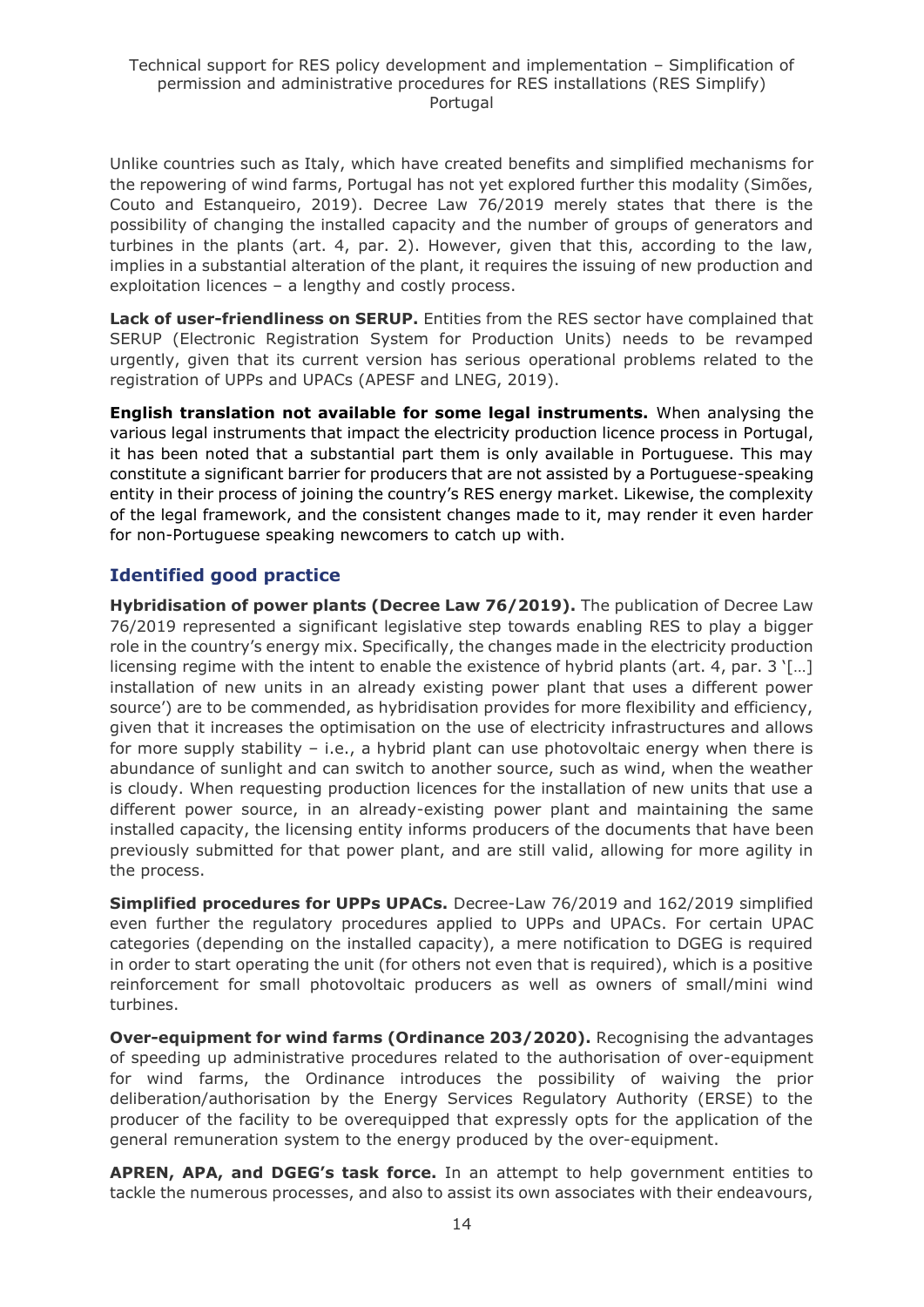APREN spearheaded in 2019, following a request by the State Secretariat of Energy, a task force composed of APA and DGEG with the aim to identify the main problems in the licensing, environmental and grid connection steps (APREN, APA and DGEG Task Force, 2019).

# <span id="page-14-0"></span>2.1.1 **Administrative authorisation**

### **Process flow**

### *Construction Permit*

After obtaining a production licence, renewable energy producers must obtain approval of the location from the City Council in order to obtain a construction permit.

The permit will be successfully issued by the City Council if the applicant delivers a set of documents proving that the project complies with all municipal rules, such as architectural projects and elements containing the details of foundations, electricity, and the security of the plant. It is noteworthy that the elements, documents required for the issuing of a permit may vary from one municipality to another. Therefore, producers are advised to check with the city council territorially responsible for their projects on the exact list of elements demanded.

If the project, however, is not subject to the legal framework for Environmental Impact Assessment or Environmental Incidence Assessment, the permit will have to be issued by the Regional Coordination and Development Commission (CCDR) of the region in which the power plant will be built (art. 8, annex I, paragraph 1, letter J of Decree-Law 76/2019).

#### *Environmental Impact Assessment (EIA)*

To be granted a Declaration of Environmental Impact (DEI) and a production licence, projects need first to undergo an assessment of their possible risks for the environment. Wind projects (and solar ones, indirectly) are regulated by the Environmental Impact Assessment (EIA) framework (Decree-Law 152-B/2017), which establishes that EIA is mandatory for projects: i) whose thresholds – i.e., installed capacity, number of equipment, distance from other facilities, etc. – are set in the Decree; ii) located either partially or completely in sensitive areas and are deemed as likely to provoke substantial environmental impact due to their location, size or purpose; or iii) whose thresholds are not included in the regulation, nor are located in sensitive areas, but still are deemed as likely to provoke substantial environmental impact due to their location, size or purpose, according to the criteria laid out in annex III of the Decree.

#### *Projects located in non-sensitive areas:*

According to the regulation, wind-farm projects not located in sensitive areas will be subject to an EIA in case they comprise 20 or more turbines or are located within a distance of 2 km (or less) from other wind farms. Similarly, EIA must be conducted in existing wind farms that have not been previously subject to EIA, but in which over-equipment will be added to, resulting in a total of 20 or more turbines or which distance from other farms will be brought down to less than 2 km due to the addition of over-equipment.

Photovoltaic projects are not explicitly mentioned in the EIA regulation; however, according to the analysis of several projects that have been previously submitted to EIA, solar plants fit in the category 'industrial installations destined for the production of electricity' (Annex II, no. 3, letter A of [Decree-Law 152-B/2017\)](https://dre.pt/application/conteudo/114337013). According to this category, projects located in non-sensitive areas, and whose installed capacity is superior or equal to 50 MW, are subject to an EIA.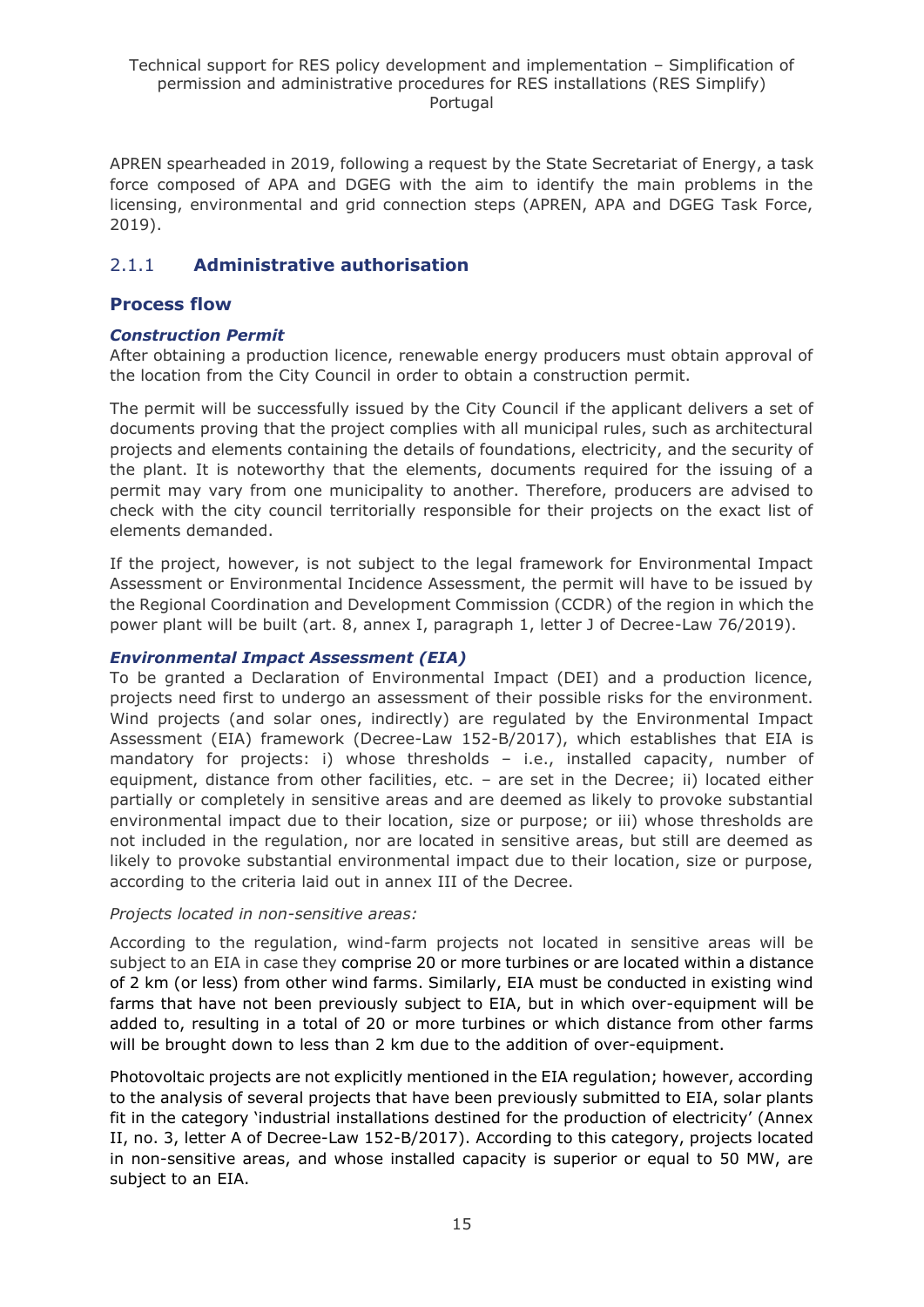#### *Projects located in sensitive areas:*

Wind projects located in sensitive areas are subject to stricter EIA criteria. In this case, EIA will be required for projects with 10 or more turbines or that are located within 2 km of other wind farms.

For solar projects, the EIA framework establishes that projects with an installed capacity superior or equal to 20 MW are subject to an EIA.

#### *Environmental Incidence Assessment (EInCA)*

Despite presenting an extensive list of projects that are subject to an environmental impact assessment, the EIA framework falls short of comprising every type of project – e.g., the installation of 7 wind turbines in a sensitive area or the implementation of an 8 MW-capacity solar project in a sensitive area, for instance. In such cases, [Decree Law 225/2007](https://dre.pt/pesquisa/-/search/638769/details/maximized) states that RES projects which are not covered by the EIA framework – and have an installed capacity higher than 1 MW and whose location is in a sensitive area (i.e., National Ecological Reserve, Natura 2000 sites, RAN areas, and others) – must undergo an environmental incidence assessment (EInCA). All specificities between EIA and EIncA projects considered, the following steps are applicable to projects that fit both categories.

The applicant will have to hand in an environmental incidence study, pursuant to art. 10 of [Decree No. 140/1999,](https://dre.pt/web/guest/pesquisa/-/search/531828/details/normal?l=1) containing all of the elements provided for in Annex IV of Decree No. 152-B/2017, as well as an environmental monitoring plan and a copy of the execution project to the CCDR territorially responsible for it via its own electronic platform (each CCDR has one). After handing in the study, CCDR will then verify how compliant it is against the legal framework on environmental impact – giving the applicant a chance to amend, correct, or add new elements if CCDR's first evaluation identifies the absence of documents or unprecise, faulty data/information.

Upon validation of the elements provided by the applicant, CCDR will open a public consultation, via its website, and will require other entities from the environment sector (Institute for Nature Conservation and Forests – ICNF, for projects located in sensitive areas, and others, when applicable) to issue their opinion about the applicant's project. Only after finishing the public consultation and obtaining input from other entities (e.g., environmental NGOs, civil society partners, politicians and government officials from the environmental/energy area, etc.) will CCDR draft its report stating whether it is in favour, conditionally in favour, or not in favour of the applicant's environmental assessment study.

*Important:* all consultations described above will be waived if the applicant demonstrates to already have the opinions issued by those entities – which cannot be older than one (1) year.

In order to proceed to the next steps (i.e., applying for a production licence and connecting the plant to the grid), the applicant needs to receive from CCDR a Declaration of Environmental Impact (DEI) that is either favourable or conditionally favourable to the project.

Important: The authority responsible for conducting EIA is the Portuguese Environmental Agency (APA), whereas CCDR will be responsible for carrying out EIncA.

## **Deadlines**

#### *Construction permit*

According to Decree-Law 4/2015 (i.e., the Portuguese Administrative Procedure Code, CPA), the City Council territorially responsible for the project has thirty (30) days, from the date of receipt of the documents, to issue an opinion on its location.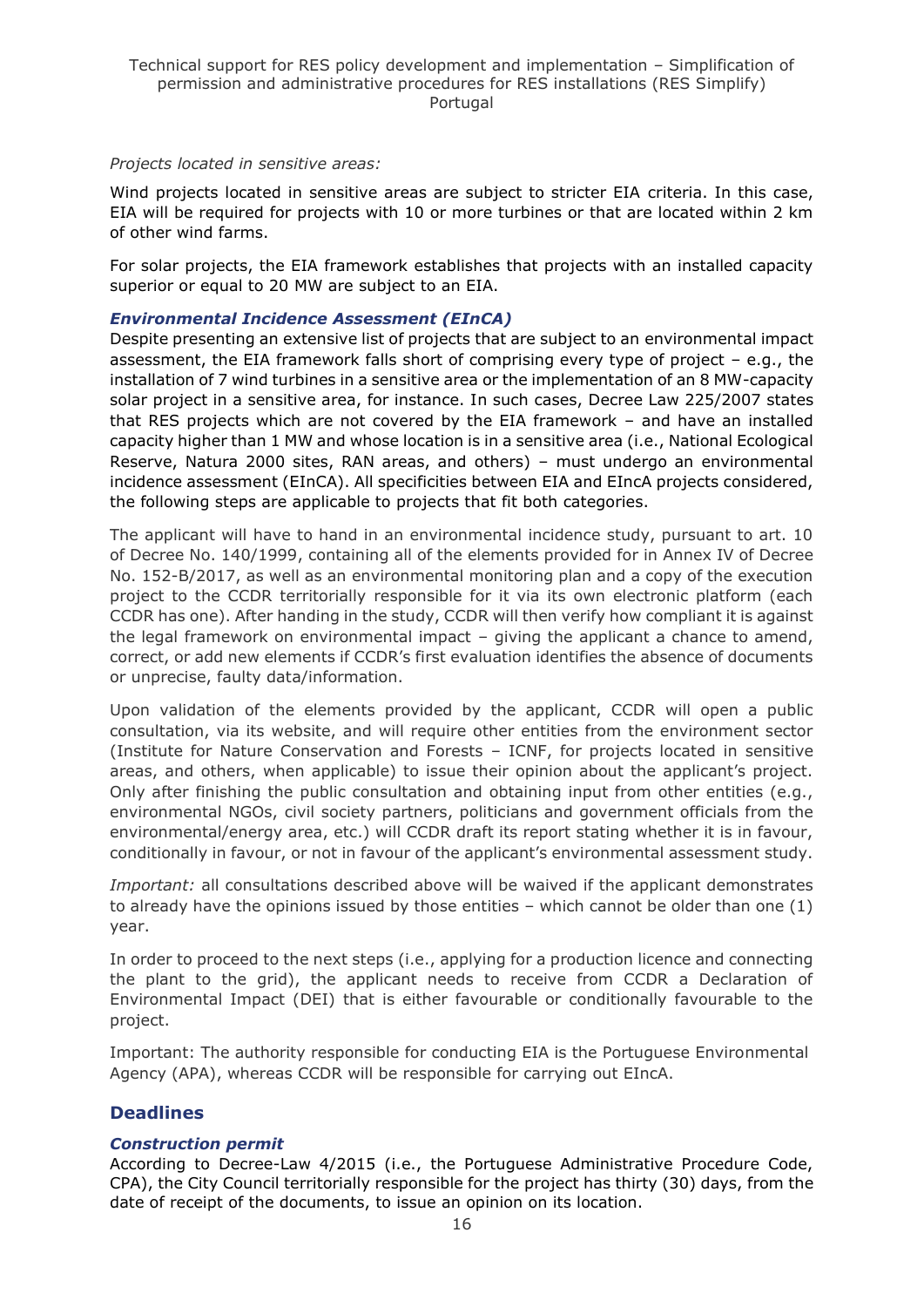### *EIA and EInA*

According to Decree-Law 76/2019, article 9, upon receipt of the documents via the licensing system, the APA or the competent CCDR has up to ten (10) days to verify the compliance of the material against the relevant framework.

In the absence of any document, or if the material provided does not fully comply with the legal framework, the applicant has up to fifty (50) days to submit new elements or correct any mistakes. All other deadlines will be suspended up until the applicant hands in the additional elements. If the applicant fails to so, the environmental assessment will be closed.

Within five (5) days of the receipt of the additional material, APA/CCDR informs the licensing authority (DGEG) about the procedure and installs a public consultation for twenty (20) days, making available on its website the environmental impact study, the identification of the project as well as its location. APA/CCDR will draft a report on the results of the public consultation within ten (10) days of its closing.

Concomitant to the opening of the public consultation, APA/CCDR also requests the opinion of external entities horizontally involved in the environmental assessment process. These entities (mandatorily the Institute for Nature Conservation and Forests, ICNF, for projects located in sensitive areas) then have twenty (20) days to issue an opinion – considered that no other deadline is specified by law.

Article 10 of the same Decree states that APA/CCDR's final decision – either favourable or unfavourable, or conditionally favourable, to the applicant's project – will be issued within twenty (20) days of the drafting of the report or after the relevant entities have manifested themselves.

It is noteworthy that, although the regulation allows for a tacit deferral of the environmental process, most applicants don't apply for it so as to avoid future repercussions.

## **Detected barriers**

#### *Construction permit*

**City Council process is not clear enough:** The requirement for obtaining the approval from the relevant City Council for the installation of the power plant has been introduced explicitly only recently, in Decree-Law 76/2019 [\(Annex I, no. 1, letter J\)](https://dre.pt/home/-/dre/122476954/details/maximized). Previous legislation only implicitly suggested that producers ought to obtain the City Council's approval for the project if the same was bound to the environmental framework [\(Decree-](https://dre.pt/pesquisa/-/search/540627/details/maximized)[Law 172/2006, art. 8, no. 3, letter J\)](https://dre.pt/pesquisa/-/search/540627/details/maximized), resulting in many applicants requesting prior information on the feasibility of their projects. Although the new legislation makes it explicit that the City Council must issue a permit for certain projects, it does not specify the deadline for it to do so, nor the period of validity of the permit – should the City Council approve the project. According to Portuguese lawmakers, for the former, the Portuguese Administrative Procedure Code should be applied, establishing a deadline of 30 days for the Council to issue an opinion. For the latter, however, there is no precedent in the CPA. Therefore, lawmakers argue that the decision should be valid for as long as there are no alterations in the approved project or in the law (Mirador and Nogueira Gaspar, 2020).

#### *EIA and EInA*

**Long-lasting and expensive environmental impact assessment procedure.**  Renewable energy projects are subject to environmental impact assessment (EIA) (Decree-Law no. 152-B/2017), which has a negative impact on the projects due to lengthy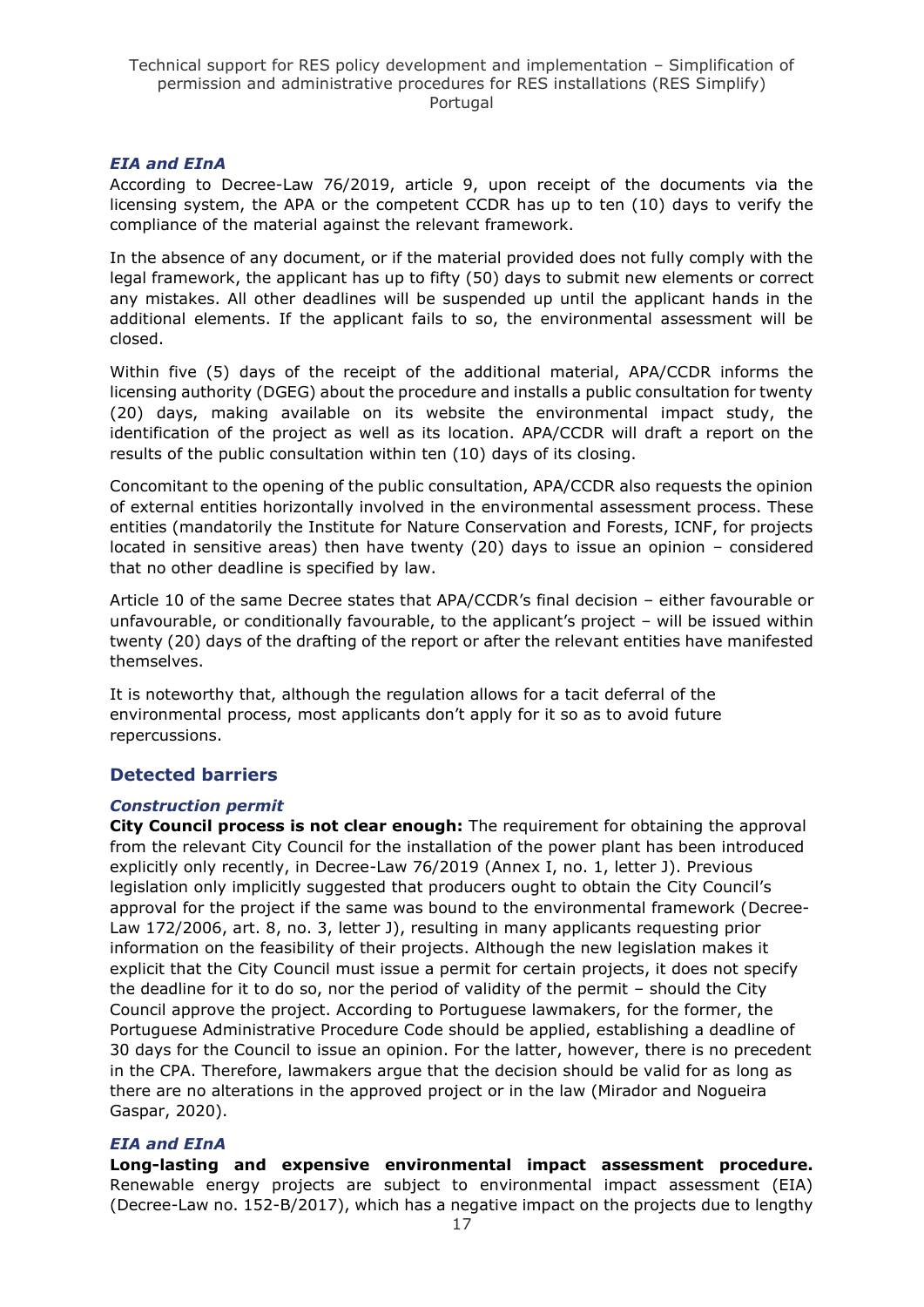and expensive EIA procedures. The Environmental Impact Assessment Committee is composed of various departments, which can be involved or not depending on the type and location of the renewable energy project. There are no restrictions on the data, mitigation, and compensation measures requested by the Environmental Impact Assessment Committee from the project developer during the EIA process. Therefore, decisions are often subject to the opinion of various departments, which sometimes do not even have to be included in the EIA process according to the EIA regulations. If additional documents or data are requested from the project developer, the procedure is suspended for a period of up to 6 months or until the requested documents or data are submitted. New content may also result in a declaration from a new certification body being required and some essential formalities such as the public consultation having to be repeated (based on data from Eclareon's Renewables Networking Platform, 2017. Data collected in 2012).

**Undue application of wind-related EIA regulation to solar projects.** APREN stakeholders identified that the rule that establishes that EIA is mandatory to wind farms within a distance of 2 km (or less) from one another is being applied to solar projects as well, even though the decree does not include the latter in its list of projects for which EIA is mandatory (APREN, APA and DGEG Task Force, 2019).

**Great level of discretion from stakeholders.** Portuguese government officials from the environment area, members of environmental organisations and civil society are entitled to demand, during public consultations, specific or additional elements that ought to be included in applicants' environmental impact studies. Conversely, government officials may also, only exceptionally and through substantiated reasons, partially or completely waive the EIA for a given project (art. 4 of Decree-Law 151-B/2013).

**EIA has become slower and more complex over time.** The case-by-case analysis method adopted by environmental authorities whilst evaluating projects (in which emphasis is put on cumulative impacts amongst projects) is rendering the entire process slow. Another factor adding up to the slowness is that requirements are becoming increasingly more complex – e.g., protection rules for specific plants are being expanded to other species (Serôdio and Lacerda, 2021). The Fund for the Protection of Wild Animals (FAPAS) affirmed that EIA administrative procedures have, indeed, become slow and anachronic – i.e., they are no longer sufficient to manage the workload efficiently (Nuno Gomes Oliveira, 2021).

**EIA authorities cannot prioritise the assessment of more feasible projects.**  According to APREN stakeholders, environmental authorities may not filter, nor prioritise, projects. This means that even if authorities identify that certain projects are more viable than others, they ought to analyse each of them following the order in which they have been submitted, which often leads to huge workload to authorities (Serôdio and Lacerda, 2021).

**Need to conduct more strategic and independent environmental assessments.** The League for the Protection of Nature (LPN) emphasised the need to conduct more strategic environmental assessments – especially for photovoltaic projects – avoiding the evaluation of projects in isolation. They also underscored that the environmental assessment should be conducted more independently, given that producers are the ones tasked with conducting the study – oftentimes being themselves responsible for choosing the entity, company, that will assess their own projects (Ana Rita Martins, 2021). Adding to that, FAPAS suggested that the lack of independence in the assessment and confection of studies ends up decreasing transparency and responsiveness, which can be observed in cases of project owners refusing to provide (or simply ignoring requests of) supplementary information when required (Nuno Gomes Oliveira, 2021).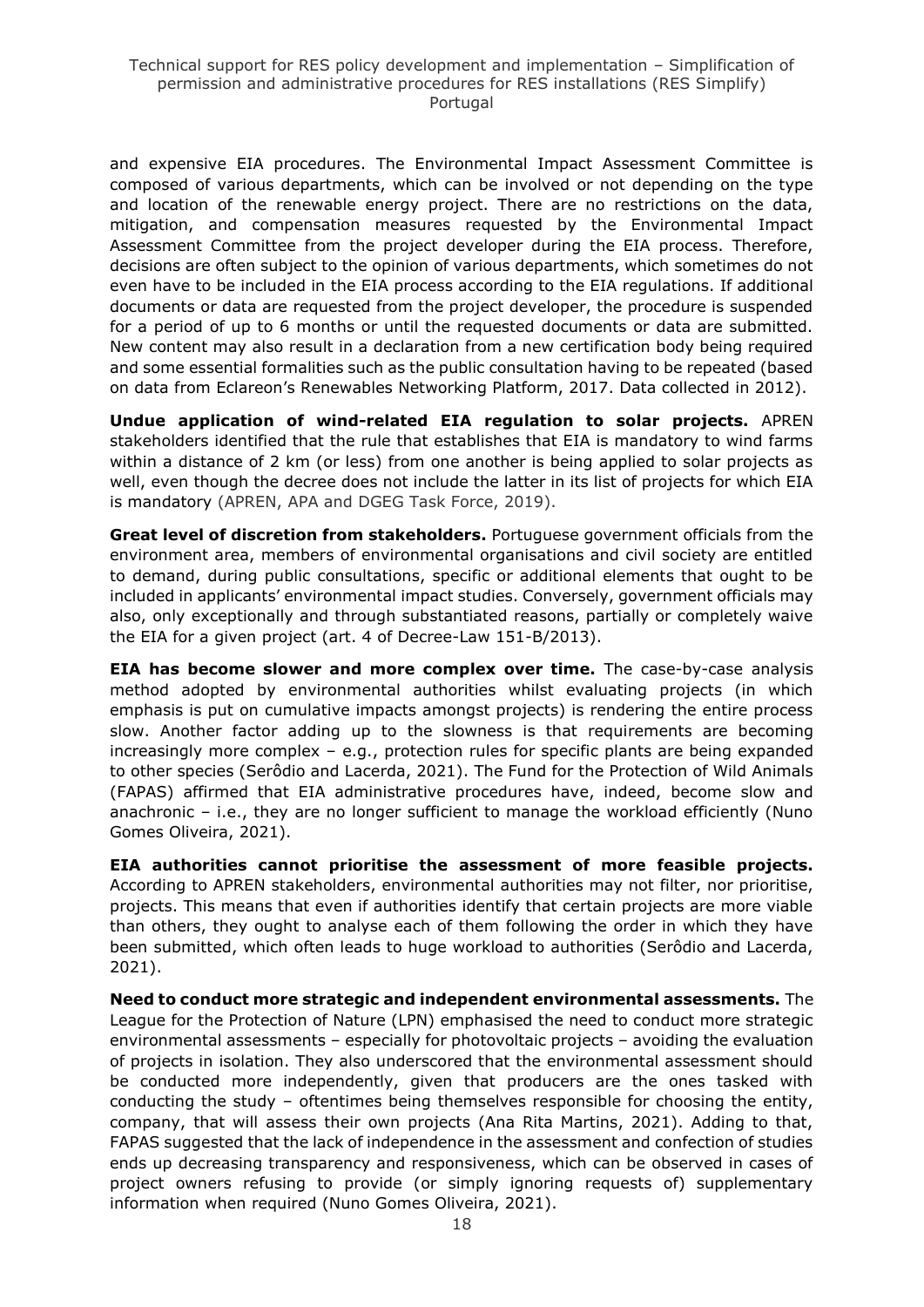**English translation not available for some legal instruments.** Just like in the electricity production process, the legal instruments that guide the procedures for the Environmental Impact and Incidence Assessments are mostly available only in Portuguese. This might incur significant delay in the process for producers that cannot count on the assistance of a Portuguese-speaking entity, party to support them.

**[Environmental Licensing Integrated System](https://siliamb.apambiente.pt/pages/public/login.xhtml) (SILiAmb) needs improvement.**  Producers have been complaining that the procedure for submitting the environmental impact assessment (EIA) through the platform is slow and, sometimes, it is not possible to send the document all at once, being necessary to split it in several parts, causing the document to lose reading quality (Gonçalves and Ponce de Leão, 2020).

# **Identified good practice**

No good practice related to this process step was identified.

# <span id="page-18-0"></span>**2.1.3. Grid connection permit**

#### **Process flow**

#### *Obtaining a Grid Capacity Reserve Title*

This process must be conducted as a first step, right after site selection and before pursuing a production licence and connecting the plant to the grid, as it will ensure that there is grid capacity for the project.

The capacity reserve title can be obtained by filling out a form available on [DGEG's](https://sriesp.dgeg.gov.pt/DGEG/formulario/reservaCapacidade.jsp?cpp=1)  [platform.](https://sriesp.dgeg.gov.pt/DGEG/formulario/reservaCapacidade.jsp?cpp=1) There, the applicant will have to properly identify the company and add information and materials related to its location and its commercial registration certificate. After the due validation of the form, the distribution system operator, which is registered on the same platform, will issue an opinion – following a sequential order of the requests – about the technical conditions of the grid and the compliance with the applicable legal framework.

The Issuance of the capacity reserve title can occur through three different procedures (art. 5-A, no. 2 of [Decree-Law 76/2019\)](https://dre.pt/web/guest/pesquisa/-/search/122476954/details/normal?q=76%2F2019):

i) **Request issuance of title:** this is the standard regime of issuance of titles. Here, the applicant requests a title to the grid operator, which will grant the capacity reserve title provided that there is capacity available in the grid. It must be taken into consideration that:

- if there is more than one applicant, priority will be given to the one that has first requested the title.
- the issuance of the title will also require a security deposit of EUR 10,000 per MVA of capacity reserve to be allocated. This amount is directed towards covering the costs of obtaining the production licence and, when applicable, the compliance with tender procedures.
- the issuance of the title can only be denied in case there is no grid capacity or if there is refusal, by the applicant, to pay the security deposit.

Important: Although the law establishes that this first procedure (request issuance) is viable for obtaining the title, APREN stakeholders informed that, due to lack of grid availability, this option is currently blocked (APREN, 2020).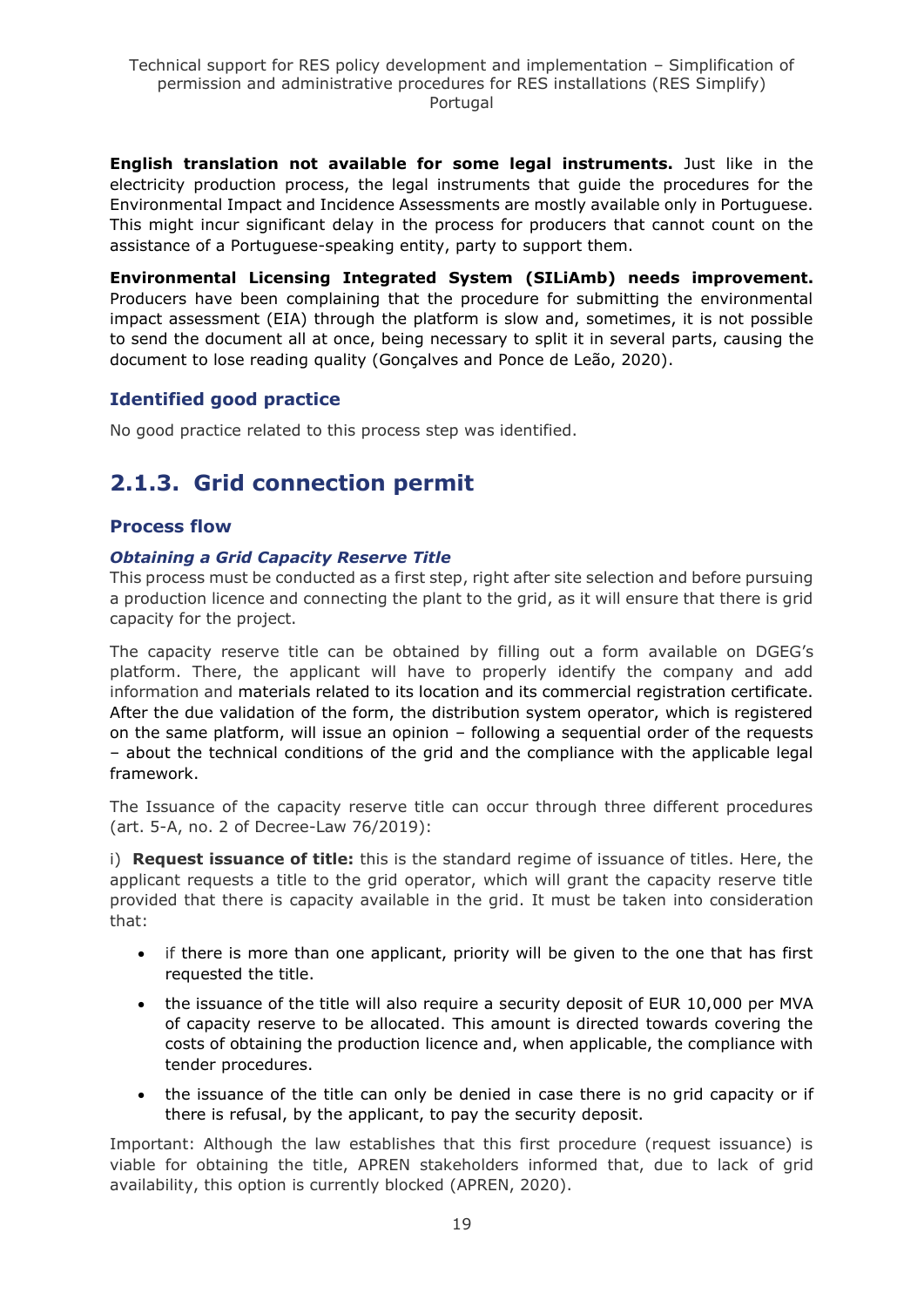ii) **Agreement:** in case there is no grid capacity available, an agreement may be decided between the applicant and the operator. In this modality, the applicant will agree to bear the costs arising from the amplification, reinforcement of the grid.

iii) **Tender procedure:** this modality may occur if a government official responsible for the energy area decides, through an ordinance, that the attribution of the title shall be carried out through a competitive procedure. Here, the title is issued by the grid operator following a competitive tender procedure for the allocation of reservation of reception capacity. Usually, the applicant offering the lower price or the higher contribution to the electricity system wins the tender. The opening of the procedure is officially announced through the Official Gazette and documents of the procedure are approved by a government ordinance and published on DGEG's website. This modality has been used by the government especially for capacity attribution of solar energy projects.

#### *Connecting the plant to the grid*

The grid connection procedure differs from project to project, depending on the size of the power plant and its installed capacity.

#### *Procedure for UPPs and UPACs with installed capacity equal or inferior to 1 MW:*

After pre-registering the unit on [SERUP,](https://www.dgeg.gov.pt/?cn=636364478673AAAAAAAAAAAA) the system will issue a receipt (containing the sequential number, as well as the date and time in which the registration was validated), so that the applicant can proceed with the payment of the fee related to this step. The fee must be paid within ten (10) days of its issuance and can vary, for UPPs, from 400 EUR to 600 EUR [\(Ordinance 15/2020\)](https://www.dgeg.gov.pt/media/fhabciyu/2020_portaria15_taxasupp.pdf) and, for UPACs, from 200 EUR to 600 EUR, for units with injection to the grid, and from 140 EUR to 400 EUR if there is no injection to the grid [\(Ordinance 16/2020\)](https://www.dgeg.gov.pt/media/bmxiftrx/2020_portaria16_taxasupac.pdf). Once the fee is paid, the registration of the unit is complete, and the installation of the power plant may begin.

The installation is carried out by a private institution or a technician responsible for the execution of electrical installations, enabled under the terms of the applicable legislation.

After the installation of the power plant, the producer requests the Inspection Entity for Electrical Installations (IEP, IQS, or other entity accredited by DGEG and the [Portuguese](http://www.ipac.pt/)  [Accreditation Institute, IPAC\)](http://www.ipac.pt/) to verify the conformity of the power plant with the applicable legal and regulatory standards (art. 27-C of Decree-Law 76/2019).

Following the submission of the inspection report attesting to the compliance of the power plant, the certificate of exploitation is issued for the UPP and UPAC after the payment of the fees. Then a contract for the sale and acquisition of the total electricity produced can be agreed between the UPP/UPAC and CUR (Retailer of Last Resort) – in the case of UPACs, a contract will be made only if the producer intends to sell the surplus energy to the grid (art. 8 of Decree-Law 76/2019 and EDP, 2018). ERSE's (Energy Services Regulation Authority) final approval of the contract is also required (art. 55 of Decree-Law 76/2019).

After the producer signals the conclusion of the contract, SERUP notifies the distribution system operator to proceed with connecting the UPP, and the UPAC, in case of sale of the surplus energy, to the grid.

*Important:* Small Production Units' (UPPs) installed capacity may not exceed 1 MW and grid operators must give priority to the electricity derived from RES power plants, with the exception of hydroelectric plants with an installed power greater than 30 MW [\(art. 33](https://dre.pt/pesquisa/-/search/540627/details/maximized)  [Decree Law 172/2006](https://dre.pt/pesquisa/-/search/540627/details/maximized) amended by [Decree Law 215-B/2012\)](https://dre.pt/web/guest/pesquisa/-/search/588861/details/normal?q=decreto+lei+215-b%2F2012).

*Procedure for medium and large-sized plants and UPACs whose installed capacity is greater than 1 MW:*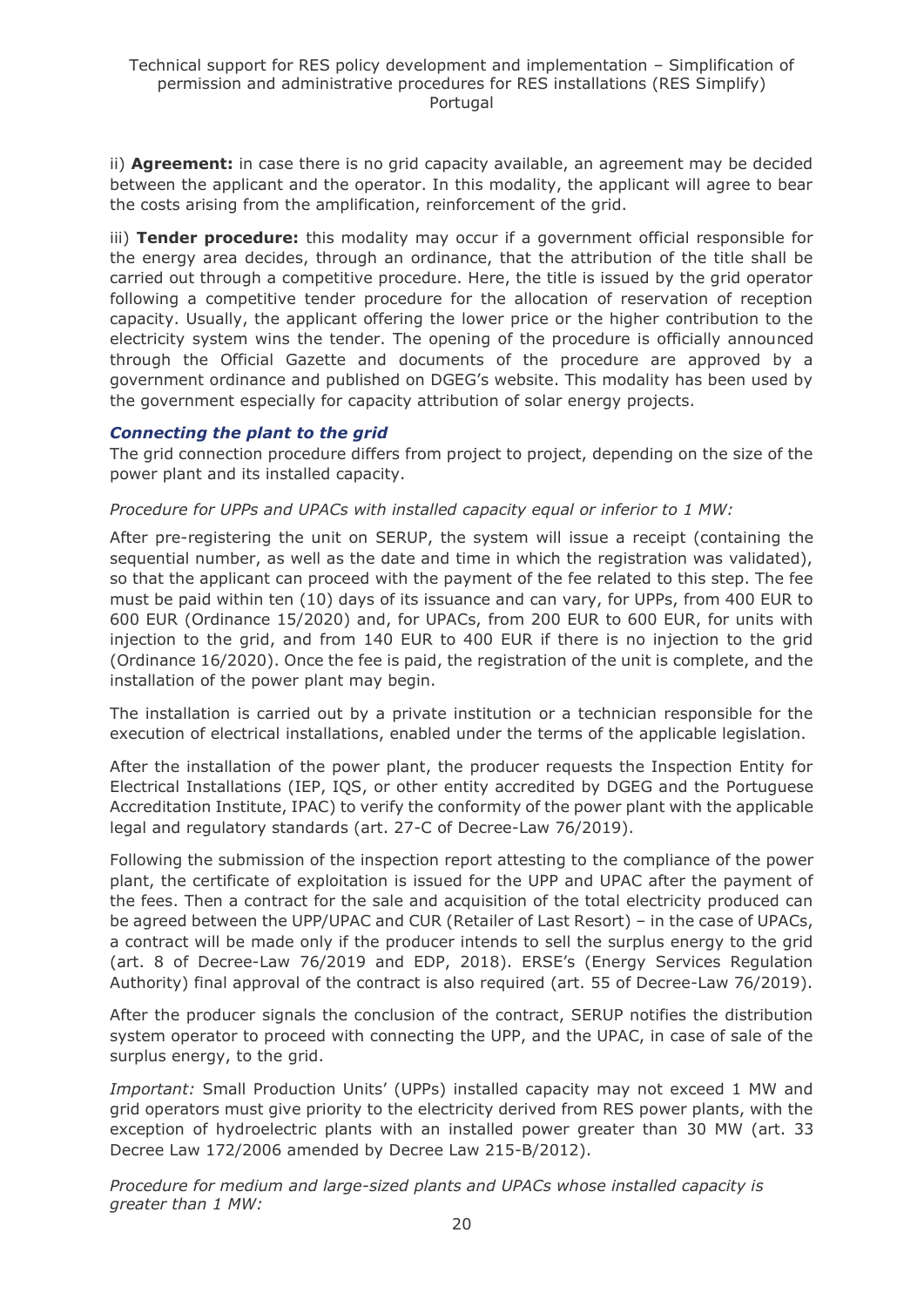After obtaining a grid capacity reserve title (and obtaining a production licence, which is a step that can be conducted concomitantly to the grid connection), producers have to obtain an exploitation licence by soliciting the connection of their plants to the grid.

Producers may only initiate operations in their plants after obtaining the exploitation licence. The request for one must contain the elements provided for in art. 20-B, no. 2 of [Decree Law 76/2019.](https://dre.pt/home/-/dre/122476954/details/maximized)

If the request is in order, the licensing entity (DGEG) notifies the distribution system operator (*Energias de Portugal*, EDP) about its decision. The licence may only be denied after an audience with the producer, following the terms provided for in the Administrative Procedure Code, and based on one of the reasons below i) non-conformity of the plant's installations with the legal framework; ii) failure to obtain a Declaration of Environmental Impact (DEI) favourable to the project; and iii) lack of a greenhouse gas emission permit – when applicable (art. 20-B of Decree Law 76/2019).

After issuing the licence, DGEG proceeds to hold an inspection in the facility with the assistance of an accredited institution within the deadline described in the process for UPPs and UPACs. The contract for the sale and acquisition of the electricity produced is then agreed just like in the terms for UPPs and UPACs. UPACs with an installed capacity other than 1 MW are subject to simplified procedures, as follows:

- UPACs whose installed capacity is equal or inferior to 350 W are not subject to prior notification to nor registration by DGEG [\(art. 2 of Decree-Law 162/2019\)](https://dre.pt/web/guest/pesquisa/-/search/125692189/details/normal?q=decreto+lei+162%2F2019).
- UPACs whose installed capacity is superior to 350 W and equal or inferior to 30 kW only need to provide prior notification, via [SERUP,](https://www.dgeg.gov.pt/?cn=636364478673AAAAAAAAAAAA) to DGEG [\(art. 3 of Decree Law](https://dre.pt/web/guest/pesquisa/-/search/125692189/details/normal?q=decreto+lei+162%2F2019)  [162/2019\)](https://dre.pt/web/guest/pesquisa/-/search/125692189/details/normal?q=decreto+lei+162%2F2019).

## **Deadlines**

#### *Obtaining a Grid Capacity Reserve Title*

According to article 5-A of Decree-Law 76/2019, capacity reserve requests will be analysed by the regional distribution system operator within forty-five (45) days after the global manager of the Portuguese Electricity System (which is the *Redes Energéticas Nacionais* - TSO) has issued an opinion and after the applicant has paid the fees and the security deposit related to this service.

The security deposit will be returned within five (5) days of the following events: i) if the capacity reserve request expires or ii) when the producer obtains an electricity production licence (art. 5-A, paragraph 15 of Decree-Law 76/2019). In case of a tender procedure, the caution will be given back if: i) the auction ends up not happening because there's only one contender; ii) in the case the producer is not awarded any grid capacity in the auction; and iii) in the case the producer does not qualify for the procedure (art. 14 of the Portuguese Tender Procedure rules).

Clause 7 of the Tender Procedure rules states that the holder of the capacity title has to obtain an electricity production licence within the following deadlines:

- In the case of a project being subject to an environmental impact/incidence assessment, twenty-four (24) months.
- In the case of projects not being subject to environmental impact/incidence assessment or analysis of environmental incidence, eighteen (18) months.

Similarly, an exploitation licence must be obtained within the following deadlines: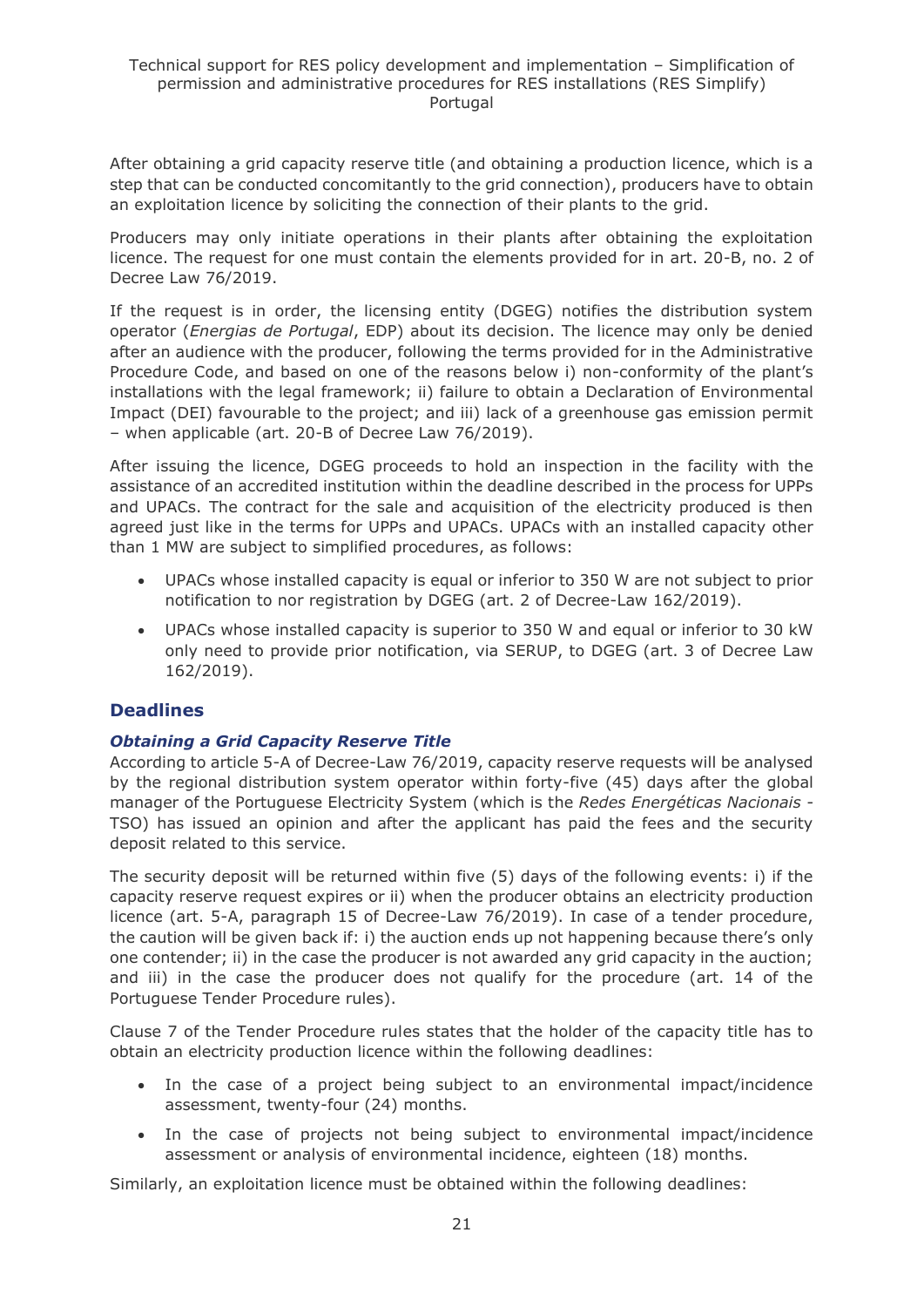- In the case of a project being subject to an environmental impact/incidence assessment, forty-eight (48) months.
- In the case of projects not being subject to environmental impact assessment or analysis of environmental incidence, forty-two (42) months.

#### *Connecting the plant to the grid*

#### *For UPPs and UPACs with installed capacity equal or inferior to 1 MW:*

Article 27-C of Decree-Law 27-C establishes that within ten (10) days after the submission of the inspection report attesting to the compliance of the power plant, a certificate of exploitation is issued and, after the contract with the CUR is concluded (when applicable), the connection to the grid is authorised, which, for this purpose, is communicated to the grid distribution operator.

After the contract has been agreed upon between the UPP (or UPAC) and the Retailer of Last Resort, SERUP informs the distribution system operator to proceed with connecting the UPP/UPAC to the grid. The operator has up to ten (10) days to do so.

#### *For medium and large-sized plants and UPACs with installed capacity greater than 1 MW:*

The licensing entity has up to ten (10) days upon the receipt of the request for exploitation licence, to issue a decision (art. 20-B of Decree-Law 76/2019).

Article 16 of Decree-Law 76/2019 states that grid operators must provide, at the request of new electricity producers from renewable energy sources, detailed information related to the process, including an estimate of the costs incurred in connecting the plant to the grid and a timetable of the procedure.

Producers have sixty (60) days, after the allocation of the reception point of the grid to which they intend to connect to, to request the information abovementioned. The grid operator must provide a response within ninety (90) days, in case the assigned reception point is established in an already-existing installation of the grid, not requiring any expansion procedures. The deadline will be of one hundred and twenty (120) days, if the assigned reception point demands reinforcement.

In cases where there is no reception capacity at the grid and the expansion requires reinforcement measures that have not been previously included in the grid investment plans, the grid operator must provide the producer, within sixty (60) days, with a reasonable timetable for processing the request (ibid.).

The rest of the procedures (i.e., contract for sale of the electricity produced and connection to the grid) follows the same deadlines as the ones for UPPs and UPACs with installed capacity equal or inferior to 1 MW.

#### **Detected barriers**

#### *Connecting the plant to the grid*

**Excess of procedures and authorities involved in the step.** The grid connection procedure, similar to other processes, is convoluted (i.e., rife with strict deadlines and procedures that are both time-demanding and costly) and requires a great deal of coordination from applicants, given the considerable number of entities that have a say in the process (based on data from Eclareon's Renewables Networking Platform, 2017. Data collected in 2014).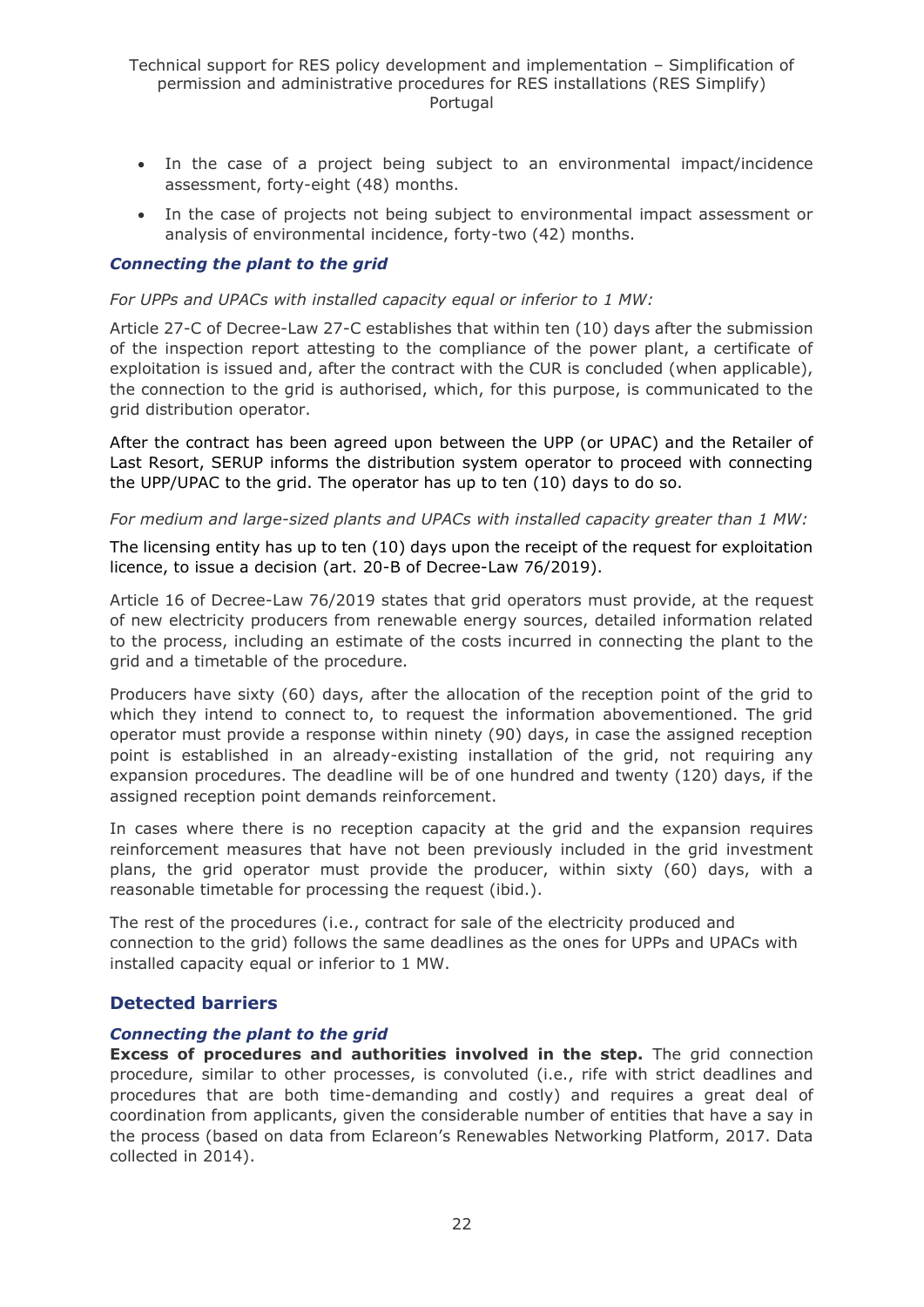**Simultaneity of procedures is oftentimes counterproductive to producers.** Connecting the plant to the grid may be carried out simultaneously with the electricity production licence step. The simultaneity of these processes has probably been conceived with the intention to provide producers with more time efficiency. However, it does the opposite: since both procedures are filled with strict deadlines and require producers to speak and liaise with several entities, the result is that applicants are rendered overwhelmed by the number of processes.

## **Identified good practice**

### *Obtaining a Grid Capacity Reserve Title*

**Tender procedure.** This modality, introduced by Decree-Law 76/2019, has been adopted in response to the scarcity in energy injection capacity in the Public Utility's Electricity Grid (RESP), substituting the former drawing modality. By ensuring that the winner of the tender is the one that offers the best price for the sale of electricity, the administration encourages constant competitivity and the improvement of grid conditions.

## *Connecting the plant to the grid*

**Simplification of procedures.** Decree-Law 162/2019 now establishes that, for certain small-medium sized power plants, it is only necessary to notify the DGEG of their intention to connect the unit to the grid – and, for specific cases, not even a notification is required. Such instrument provides agility to photovoltaic projects that fit in the criteria, reducing costs and optimising time efficiency of projects.

# <span id="page-22-0"></span>**3. Use of IT systems**

## *[Electronic Registration System for Production Units](https://www.dgeg.gov.pt/?cn=636364478673AAAAAAAAAAAA) (SERUP)*

This is an online platform that allows for the interaction of the public administration and UPP/UPAC producers of electricity from renewable energy sources. Although still defective, it is a development in terms of communication between RES agents.

#### *[Environmental Licensing Integrated System](https://siliamb.apambiente.pt/pages/public/login.xhtml) (SILiAmb)*

This is a platform designed to facilitate the contact between producers and the environmental impact assessment authorities. It allows for better communication and interaction between licensing entities responsible for the environmental impact assessment steo (e.g., APA, Evaluation Commission, Consulting Board, and others) and project owners. Through SILiAmb, authorities may evaluate environmental studies, requesting, when applicable, additional elements, and holding public consultations.

#### *[Participa Portal](https://participa.pt/)*

The Portal acts as a digital forum in which NGOs, civil society, associations and virtually anyone can participate and issue opinions about projects placed for public consultation in the country.

# <span id="page-22-1"></span>**4. Complaint procedure**

Since all procedures (obtaining a production and exploitation licence, conducting an environmental impact assessment, and connecting the plant to the grid) are held within the public sphere, they all abide by the Administrative Procedure Code (CPA). Decrees 76/2019 and 162/2019 state that producers whose projects have been rejected have the right to appeal of the decision by holding a hearing with all interested parties, following the terms provided for in the CPA.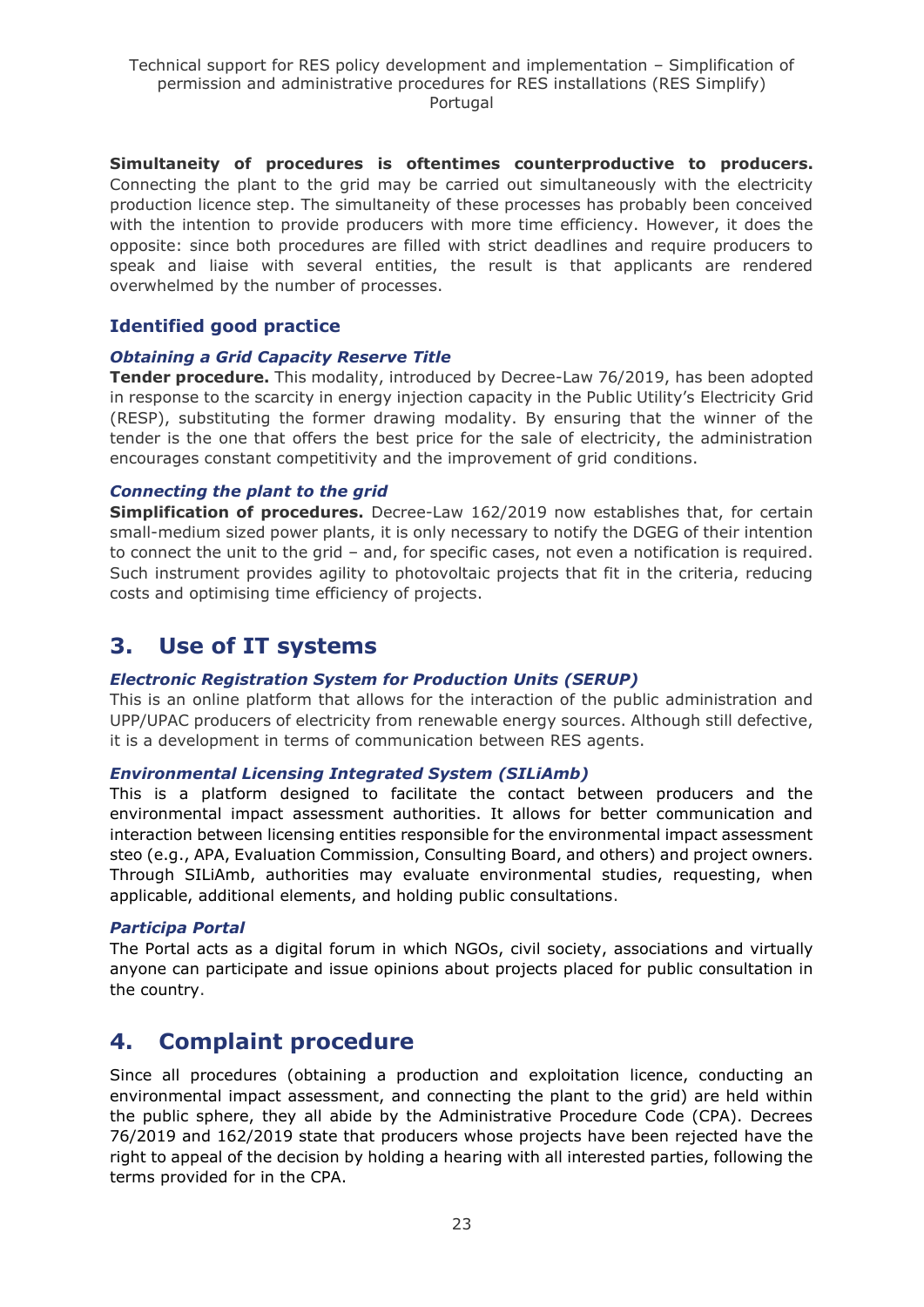According to article 47 of Decree-Law 76/2019, producers have the right to appeal of a tacit (i.e, not yet final) negative decision by means of a prior hearing. DGEG can only deny producers the right to continue with the process after the hearing is over. In its 100<sup>th</sup> article, CPA provides that that the entity responsible for conducting the appeal may choose between holding either a written or an oral hearing. In the case of a written hearing, the entity will notify the interested parties within a period of 10 days or more to show evidence and documents supporting their case (CPA, art. 122). If an oral method is preferred, then the entity will summon the parties for an in-person hearing. The hearing will not be adjourned if one of the interested parties fails to attend; however, if the absence is justified in advance, the hearing may be adjourned to a new date within the next 20 days following the adjournment (CPA, art. 123).

The entity then has from 60 to 90 days from the receipt of the appeal request to reach a decision (CPA, art. 128).

# <span id="page-23-0"></span>**5. Specific features to ease administrative procedure**

Table 2 below provides information on the existing specific features to ease administrative procedures in Portugal.

| <b>Specific feature</b>                               | <b>Existing</b> | <b>Short description</b>                                                                                                                                                                                                                                                                                                                                                |
|-------------------------------------------------------|-----------------|-------------------------------------------------------------------------------------------------------------------------------------------------------------------------------------------------------------------------------------------------------------------------------------------------------------------------------------------------------------------------|
| Simultaneous procedures                               | yes             | The processes for obtaining an electricity<br>production licence and for connecting the power<br>plant to the grid may be carried our simultaneously,<br>once the applicant has successfully obtained a grid<br>capacity reserve title.                                                                                                                                 |
| National contact points and<br>one-stop-shops         | no              | There are no one-stop-shops in Portugal. Members<br>of the Portuguese Renewable Energy Association<br>(APREN) stated that, despite government officials<br>having listed that modality as a priority measure in<br>the country's NECP, they now affirm that they have<br>no resources to carry out the implementation of<br>one-stop shops (Serôdio and Lacerda, 2021). |
| Application of $2+1$ and $1+1$<br>rules               | no              |                                                                                                                                                                                                                                                                                                                                                                         |
| Simple notification<br>procedure                      | yes             | A simple notification procedure is available for<br>UPACs whose installed capacity is between 350 W<br>and or inferior to 30 kW. Those whose installed<br>capacity is inferior to 350 W have an even more<br>simplified procedure, not being subject to prior<br>notification nor control - producers may simply buy<br>the equipment and install it.                   |
| Pre-planning                                          | no              |                                                                                                                                                                                                                                                                                                                                                                         |
| Pre-application consultation                          | yes             | Prior to applying for a capacity reserve title,<br>renewable energy producers may demand from the<br>grid operator an estimate of the costs to connect to<br>the grid. The deadline for receiving this information<br>is of thirty (30) days.                                                                                                                           |
| Project acceptance<br>measures                        | no              |                                                                                                                                                                                                                                                                                                                                                                         |
| Measures to streamline<br>litigation by third parties | no              |                                                                                                                                                                                                                                                                                                                                                                         |
| Other                                                 | no              |                                                                                                                                                                                                                                                                                                                                                                         |

*Table 2: Specific features to ease administrative procedures*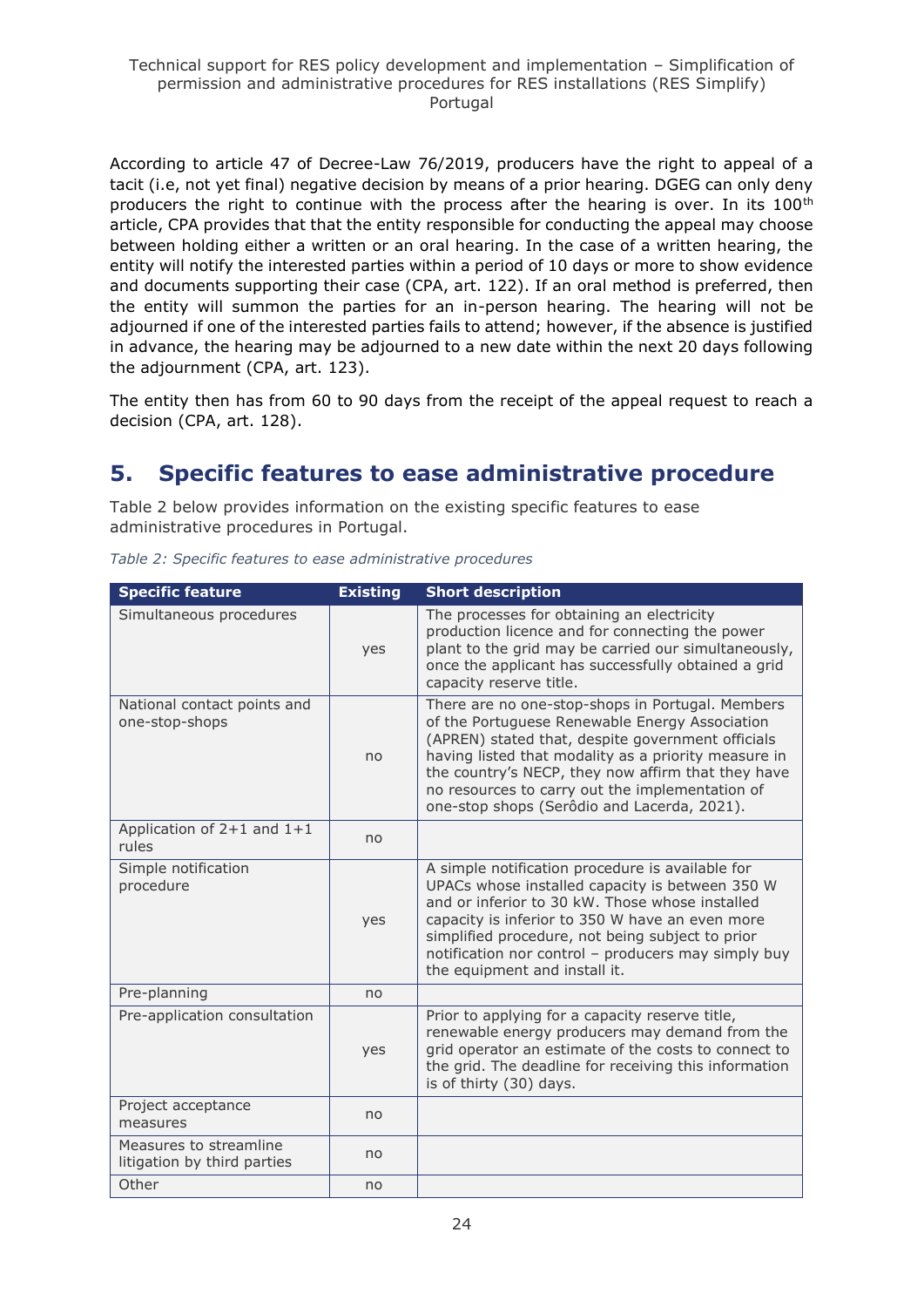# <span id="page-24-0"></span>**6. Indicators to measure the performance of the overall process**

Table 3 below provides information on the indicators to measure the performance of the overall administrative and grid connection process in Portugal.

*Table 3: Performance indicators to assess administrative and grid connection processes*

| <b>Performance indicator</b>                                                                           | <b>Description</b>                                                                                                                                                                                                                                                                                                                                                                                                                                                                               |
|--------------------------------------------------------------------------------------------------------|--------------------------------------------------------------------------------------------------------------------------------------------------------------------------------------------------------------------------------------------------------------------------------------------------------------------------------------------------------------------------------------------------------------------------------------------------------------------------------------------------|
| Average response time by<br>the competent authorities<br>and TSO/DSO for grid<br>connection procedures | Art. 27-C, par. 3 of Decree-Law 76/2019, states that the average<br>time that TSO/DSO authorities take to address the specific matter<br>of connection units to the grid is ten (10) days.                                                                                                                                                                                                                                                                                                       |
| Process duration                                                                                       | Members of the Portuguese Renewable Energy Association<br>(APREN) affirmed that, according to the input given by its<br>associates, the entire process lasts around 46 months. This is the<br>average time calculated for the implementation of greenfield<br>projects amongst APREN associates (with a focus on solar and wind<br>projects and excluding hydro power) (Serôdio and Lacerda, 2021).                                                                                              |
| Project approval rates                                                                                 | <b>Environmental Impact/Incidence Assessment step:</b><br>According to FAPAS stakeholders and specialised news, the<br>approval rate of projects subject to EIA/EInA is incredibly high,<br>with only 6% of the 2,300 projects analysed in the last 25 years<br>being denied a declaration of environmental protection<br>compliance (Gomes Oliveira, 2021).                                                                                                                                     |
| Costs of administrative<br>processes                                                                   | N/A                                                                                                                                                                                                                                                                                                                                                                                                                                                                                              |
| Share of permits that are<br>legally challenged                                                        | N/A                                                                                                                                                                                                                                                                                                                                                                                                                                                                                              |
| Share of legal challenges<br>that are overruled                                                        | N/A                                                                                                                                                                                                                                                                                                                                                                                                                                                                                              |
| Stakeholder interests                                                                                  | Public consultations with relevant stakeholders and entities are<br>mandatory, by law, both in the electricity production licence<br>procedure and in the environmental assessment. Through them,<br>interested parties (i.e., government officials, members of<br>environmental organisations, civil society, etc.) may voice their<br>opinion on the projects' characteristics and can also ask for more<br>details and elements of the project at any time during the<br>consultation period. |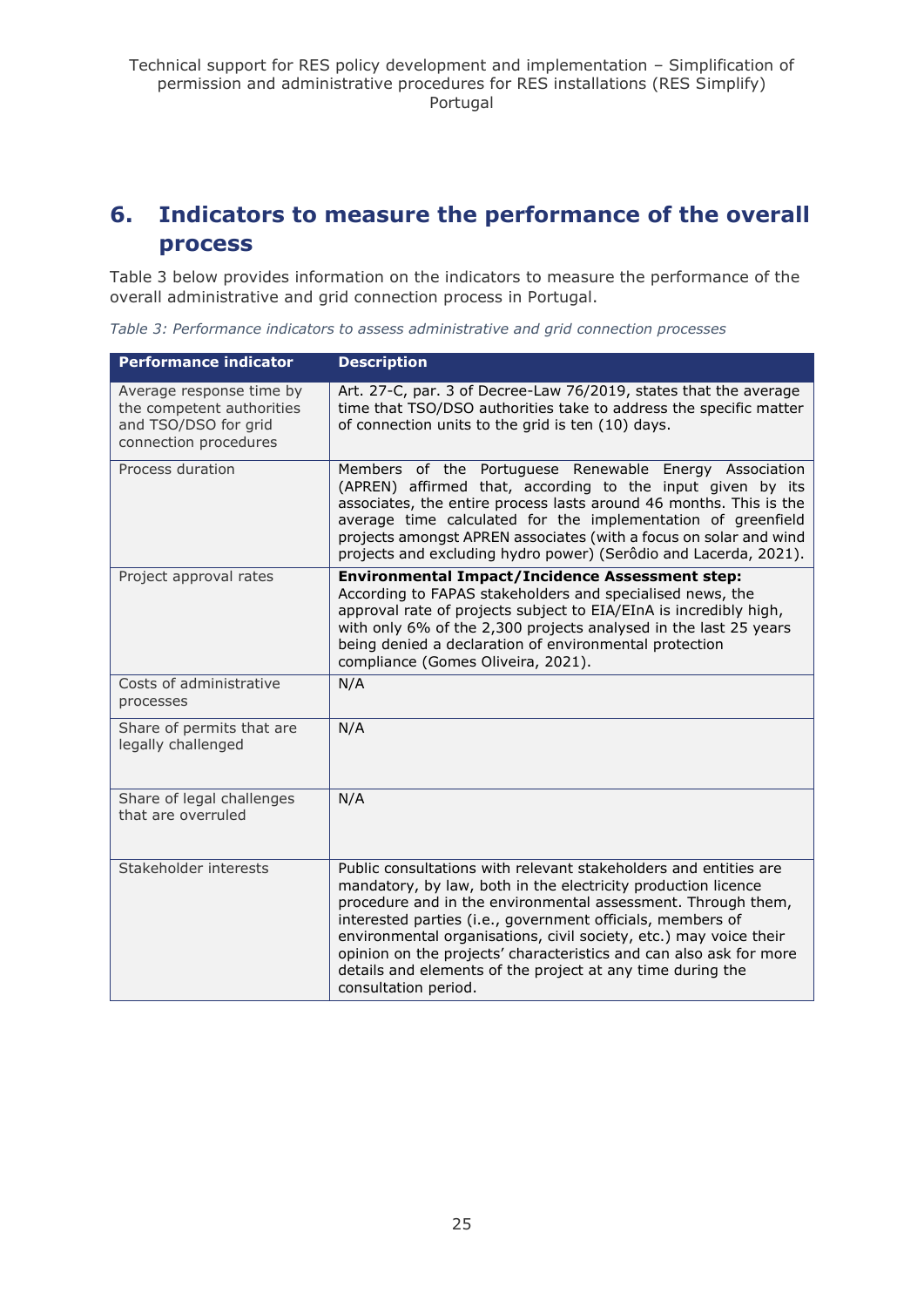# <span id="page-25-0"></span>**References**

- Directorate-General of Energy and Geology (DGEG), 2021. Quick Stats. April 2021. Available at: < [https://www.dgeg.gov.pt/media/j4cjqz02/dgeg-arr-2021-04.pdf>](https://www.dgeg.gov.pt/media/j4cjqz02/dgeg-arr-2021-04.pdf) [Accessed 30 June 2021].
- Directorate-General of Energy and Geology (DGEG), 2019. Energy Indicators. Available at: < [https://www.dgeg.gov.pt/pt/estatistica/energia/indicadores-energeticos/>](https://www.dgeg.gov.pt/pt/estatistica/energia/indicadores-energeticos/) [Accessed 30 June 2021].
- EDP (*Energias de Portugal*), 2018. Grid Connection Manual. 9th edition. October 2018. Available at: [<https://www.edpdistribuicao.pt/sites/edd/files/2019-](https://www.edpdistribuicao.pt/sites/edd/files/2019-02/EDPDistribui%C3%A7%C3%A3o_Manual_Ligacoes_Rede_2018_9%C2%AA_edi%C3%A7%C3%A3o.pdf) [02/EDPDistribui%C3%A7%C3%A3o\\_Manual\\_Ligacoes\\_Rede\\_2018\\_9%C2%AA\\_ed](https://www.edpdistribuicao.pt/sites/edd/files/2019-02/EDPDistribui%C3%A7%C3%A3o_Manual_Ligacoes_Rede_2018_9%C2%AA_edi%C3%A7%C3%A3o.pdf) [i%C3%A7%C3%A3o.pdf>](https://www.edpdistribuicao.pt/sites/edd/files/2019-02/EDPDistribui%C3%A7%C3%A3o_Manual_Ligacoes_Rede_2018_9%C2%AA_edi%C3%A7%C3%A3o.pdf) [Accessed 10 January 2021].
- FF Solar, 2017. Presentation Small Production Units. Available at: [<https://www.ffsolar.com/index.php?lang=EN&page=grid-feed-in>](https://www.ffsolar.com/index.php?lang=EN&page=grid-feed-in) [Accessed 17 January 2021].
- FF Solar, 2017. Presentation Self-Consumption vs. Small Production Units. Available at: [<https://www.ffsolar.com/pdf/UPAC\\_vs\\_UPP20170622\\_en.pdf>](https://www.ffsolar.com/pdf/UPAC_vs_UPP20170622_en.pdf) [Accessed 17 January 2021].
- Gonçalves, H; Ponce de Leão, T, 2020. Fórum Energias Renováveis em Portugal. LNEG Edition. Lisbon, 31 July 2020. Available at: [<https://www.lneg.pt/wp](https://www.lneg.pt/wp-content/uploads/2020/11/Fórum-Energias-Renováveis-em-Portugal-2020.pdf)[content/uploads/2020/11/Fórum-Energias-Renováveis-em-Portugal-2020.pdf>](https://www.lneg.pt/wp-content/uploads/2020/11/Fórum-Energias-Renováveis-em-Portugal-2020.pdf) [Accessed 25 January 2021].
- Matos, J, 2020. Os desafios da eólica para cumprir os desígnios do PNEC 2030. 18 June 2020. Available at: [<https://www.apren.pt/contents/documents/dia-do-vento](https://www.apren.pt/contents/documents/dia-do-vento-jcm.pdf)[jcm.pdf>](https://www.apren.pt/contents/documents/dia-do-vento-jcm.pdf) [Accessed 16 January 2021].
- Ministry of Environment and Energy Transition, 2018. Launching of the Roadmap for Carbon Neutrality 2050 (RNC 2050). 12 April 2018. Available at: [<https://www.portugal.gov.pt/pt/gc21/area-de](https://www.portugal.gov.pt/pt/gc21/area-de-governo/ambiente/multimedia?m=v&i=apresentacao-do-roteiro-para-a-neutralidade-carbonica)[governo/ambiente/multimedia?m=v&i=apresentacao-do-roteiro-para-a](https://www.portugal.gov.pt/pt/gc21/area-de-governo/ambiente/multimedia?m=v&i=apresentacao-do-roteiro-para-a-neutralidade-carbonica)[neutralidade-carbonica](https://www.portugal.gov.pt/pt/gc21/area-de-governo/ambiente/multimedia?m=v&i=apresentacao-do-roteiro-para-a-neutralidade-carbonica)> [Accessed 22 December 2020].
- Ministry of Environment and Energy Transition, 2019. Launching of the National Energy and Climate Plan (NECP) 2020-2030. 28 January 2019. Available at: [<https://www.portugal.gov.pt/pt/gc21/area-de](https://www.portugal.gov.pt/pt/gc21/area-de-governo/ambiente/multimedia?m=v&i=ministro-do-ambiente-e-da-transicao-energetica-na-apresentacao-do-plano-nacional-energia-e-clima)[governo/ambiente/multimedia?m=v&i=ministro-do-ambiente-e-da-transicao](https://www.portugal.gov.pt/pt/gc21/area-de-governo/ambiente/multimedia?m=v&i=ministro-do-ambiente-e-da-transicao-energetica-na-apresentacao-do-plano-nacional-energia-e-clima)[energetica-na-apresentacao-do-plano-nacional-energia-e-clima>](https://www.portugal.gov.pt/pt/gc21/area-de-governo/ambiente/multimedia?m=v&i=ministro-do-ambiente-e-da-transicao-energetica-na-apresentacao-do-plano-nacional-energia-e-clima) [Accessed 20 December 2020].
- Ministry of Environment and Energy Transition et al., 2019. Roadmap for Carbon Neutrality 2050 (RNC 2050): long-term strategy for carbon neutrality of the Portuguese economy by 2050. 06 June 2019. Available at: [<https://unfccc.int/sites/default/files/resource/RNC2050\\_EN\\_PT%20Long%20Ter](https://unfccc.int/sites/default/files/resource/RNC2050_EN_PT%20Long%20Term%20Strategy.pdf) [m%20Strategy.pdf>](https://unfccc.int/sites/default/files/resource/RNC2050_EN_PT%20Long%20Term%20Strategy.pdf) [Accessed 09 January 2021].
- Ministry of Environment and Energy Transition et al., 2019. National Energy and Climate Plan 2021-2030 (NECP 2030). Portugal, December 2019. Available at: [<https://ec.europa.eu/energy/sites/default/files/documents/pt\\_final\\_necp\\_main\\_](https://ec.europa.eu/energy/sites/default/files/documents/pt_final_necp_main_en.pdf) [en.pdf>](https://ec.europa.eu/energy/sites/default/files/documents/pt_final_necp_main_en.pdf) [Accessed 18 December 2021].
- Mirador, M; Nogueira Gaspar, D., 2020. Algumas questões sobre o parecer das câmaras municipais relativo à localização de centros eletroprodutores. Jornal Construir, 04 December 2020. Available at: [<https://www.slcm.pt/xms/files/NOTICIAS/Construir\\_424\\_-1-.pdf>](https://www.slcm.pt/xms/files/NOTICIAS/Construir_424_-1-.pdf) [Accessed 15 February 2021].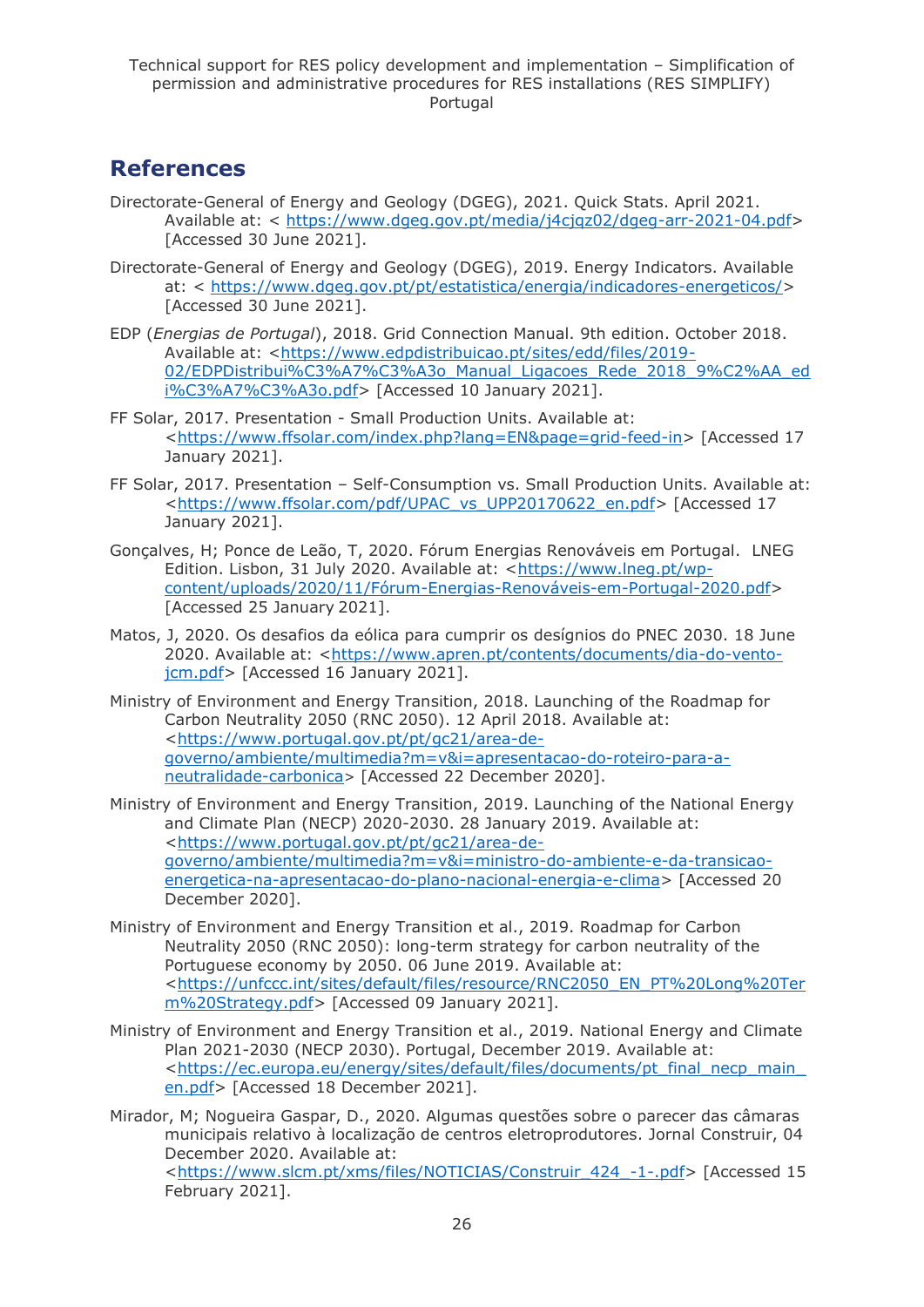Technical support for RES policy development and implementation – Simplification of permission and administrative procedures for RES installations (RES SIMPLIFY) Portugal

- Moosdorf, K; Barradas, L; Joyce, A., 2019. Guia para o autoconsumo fotovoltaico Portugal. APESF and LNEG. Lisbon, April 2019. Available at: [<https://www.pvp4grid.eu/wp](https://www.pvp4grid.eu/wp-content/uploads/2019/05/1905_PVP4Grid_Bericht_Portugal_web.pdfl)[content/uploads/2019/05/1905\\_PVP4Grid\\_Bericht\\_Portugal\\_web.pdfl>](https://www.pvp4grid.eu/wp-content/uploads/2019/05/1905_PVP4Grid_Bericht_Portugal_web.pdfl) [Accessed 25 February 2021].
- Portuguese Photovoltaic Industry Association (APESF), 2015. A Geração Fotovoltaica em Portugal. 08 March 2015. Available at: [<https://www.apesf.pt/images/apesf/pdf/A\\_Gerao\\_Fotovoltaica\\_em\\_Portugal.pdf](https://www.apesf.pt/images/apesf/pdf/A_Gerao_Fotovoltaica_em_Portugal.pdf) > [Accessed 10 January 2021].
- Portuguese Renewable Energy Association (APREN), Portuguese Environmental Agency (APA), and Directorate-General for Energy and Geology's (DGEG) Task force, 2019. Difficulties in the Licensing Process.
- Portuguese Renewable Energy Association's (APREN) Working Group, 2020. Difficulties in the Licensing Process.

Portuguese Tender Procedure Rules, 2020. Available at:

[<https://www.google.com/url?sa=t&rct=j&q=&esrc=s&source=web&cd=&ved=2a](https://www.google.com/url?sa=t&rct=j&q=&esrc=s&source=web&cd=&ved=2ahUKEwjwk-nPtq3wAhWKG-wKHcp-C_oQFjAAegQICBAD&url=https%3A%2F%2Fleiloes-renovaveis.gov.pt%2F&usg=AOvVaw3s30SfMCbADjYxcxCVwjrE) [hUKEwjwk-nPtq3wAhWKG-wKHcp-](https://www.google.com/url?sa=t&rct=j&q=&esrc=s&source=web&cd=&ved=2ahUKEwjwk-nPtq3wAhWKG-wKHcp-C_oQFjAAegQICBAD&url=https%3A%2F%2Fleiloes-renovaveis.gov.pt%2F&usg=AOvVaw3s30SfMCbADjYxcxCVwjrE)[C\\_oQFjAAegQICBAD&url=https%3A%2F%2Fleiloes](https://www.google.com/url?sa=t&rct=j&q=&esrc=s&source=web&cd=&ved=2ahUKEwjwk-nPtq3wAhWKG-wKHcp-C_oQFjAAegQICBAD&url=https%3A%2F%2Fleiloes-renovaveis.gov.pt%2F&usg=AOvVaw3s30SfMCbADjYxcxCVwjrE)[renovaveis.gov.pt%2F&usg=AOvVaw3s30SfMCbADjYxcxCVwjrE>](https://www.google.com/url?sa=t&rct=j&q=&esrc=s&source=web&cd=&ved=2ahUKEwjwk-nPtq3wAhWKG-wKHcp-C_oQFjAAegQICBAD&url=https%3A%2F%2Fleiloes-renovaveis.gov.pt%2F&usg=AOvVaw3s30SfMCbADjYxcxCVwjrE) [Accessed 18 December 2021].

- Público Newspaper, 2019. Only 6% of decisions on environmental impact assessments are unfavourable. 2019. Available at: [<https://www.publico.pt/2019/07/30/sociedade/noticia/so-6-decisoes-avaliacoes](https://www.publico.pt/2019/07/30/sociedade/noticia/so-6-decisoes-avaliacoes-impacto-ambiental-sao-desfavoraveis-1881653)[impacto-ambiental-sao-desfavoraveis-1881653>](https://www.publico.pt/2019/07/30/sociedade/noticia/so-6-decisoes-avaliacoes-impacto-ambiental-sao-desfavoraveis-1881653) [Accessed 13 April 2021].
- Ramos Pinto, F., 2018. Self-consumption and decentralized (PV) generation in Portugal. Cycle of Round Tables – APREN and the Universities, Day of the Sun. 3 May 2018. Available at: [<https://www.apren.pt/contents/documents/apren-diadosol-ist-03-](https://www.apren.pt/contents/documents/apren-diadosol-ist-03-05-2018-apesf-eng.pdf) [05-2018-apesf-eng.pdf>](https://www.apren.pt/contents/documents/apren-diadosol-ist-03-05-2018-apesf-eng.pdf) [Accessed 16 January 2021].

Renewables Networking Platform, 2017. Available at: [<https://www.eclareon.com/en/projects/renewables-networking-platform>](https://www.eclareon.com/en/projects/renewables-networking-platform) [Accessed 15 January 2021].

Simões, T; Couto, A; Estanqueiro, A., 2019. Contribuição da repotencialização de centrais eólicas para as metas do PNEC 2030. Dossier sobe manutenção eólica, 2019. Available at: [<http://repositorio.lneg.pt/bitstream/10400.9/3272/1/AS2\\_dossier\\_rm38.pdf>](http://repositorio.lneg.pt/bitstream/10400.9/3272/1/AS2_dossier_rm38.pdf) [Accessed 10 February 2021].

#### **Interviews**

- Serôdio, S. and Lacerda, M., 2021. Portuguese Renewable Energy Association (APREN). Interviewed on 9 March 2021.
- Martins, A. League for the Protection of Nature (LPN), 2021. Interviewed on 24 March 2021.

Gomes Oliveira, N. Fund for the Protection of Wild Animals (FAPAS), 2021. Interviewed on 13 April 2021.

Stakeholder 1, 2021. Email exchange from 25 May 2021.

#### **Legislation**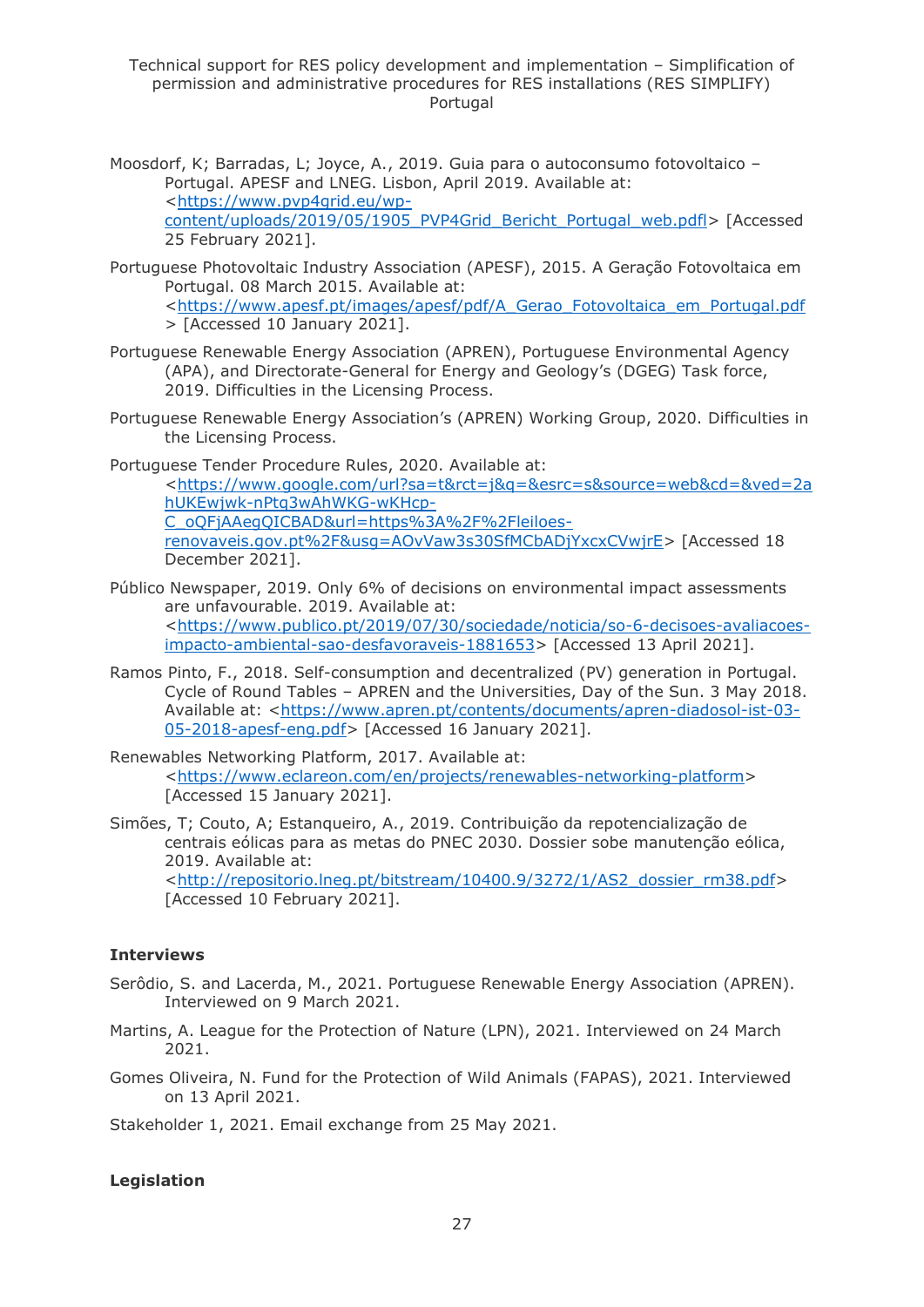- Resolution of the Council of Ministers No. 53/2020 Approves the National Energy and Climate Plan 2021-2030.
- Resolution of the Council of Ministers No. 107/2019 Approves the Roadmap for Carbon Neutrality 2050.
- Decree-Law 76/2019 Establishes the licensing, environmental assessment and grid connection procedures for Small Production Units (UPPs) (11<sup>th</sup> amendment to Decree-Law 172/2006).
- Decree-Law 162/2019 Establishes the licensing, environmental assessment and grid connection procedures for Self-Consumption Units (UPACs) and Renewable Energy Communities (CERs).
- Decree-Law 152-B/2017 Sets the current the legal framework of the environmental impact assessment of projects susceptible to significantly impact the environment.
- Decree-Law 199/2015 Provides the legal framework applicable to the National Agricultural Reserve (RAN, in Portuguese).
- Decree-Law 4/2015 Approves the Portuguese Administrative Procedure Code (CPA).
- Decree-Law 94/2014 Establishes the rules applicable to the added capacity and energy generated by over-equipment in power plants.
- Decree-Law 151-B/2013 Establishes the legal framework of the environmental impact assessment of projects susceptible to significantly impact the environment.
- Decree-Law 215-B/2012 Sets the rules for the internal electricity market ( $6<sup>th</sup>$ amendment to Decree-Law 172/2006)
- Decree-Law 142/2008 Provides the definition of "sensitive/protected areas" (within an environmental context).
- Decree-Law 225/2007 Clarifies the mandatory elaboration of studies of environmental Incidences of projects that are not covered by the Environmental Impact Assessment (EIA) framework.
- Decree-Law 55/2007 Provides protective measures to areas that have been ravaged by wildfires.
- Decree-Law 172/2006 Regulates the activities of production, transportation, distribution and trade of electricity.
- Decree-Law 140/1999 Lays out the criteria for the realization of environmental impact and incidence assessments. Currently, the most updated version of this regulation is Decree-Law 152-B/2017.
- Order 883/2021 Clarifies the legal regime for environmental impact assessment (EIA), approved by Decree-Law 151-B / 2013 and amended by Decree-Law 152-B/2017.
- Ordinance 203/2020 Establishes the criteria for granting authorization for the installation of over-equipment of wind farms.
- Ordinance 15/2020 Sets the amount of the fees to be paid for the administrative procedures related to the electricity-production activities of UPPs.
- Ordinance 16/2020 Sets the amount of the fees to be paid for the administrative procedures related to the electricity-production activities of UPACs and Communities of Energy.

## **EIA and EIncA – Sample of projects analysed**

#### **Environmental Impact Assessment (EIA)**